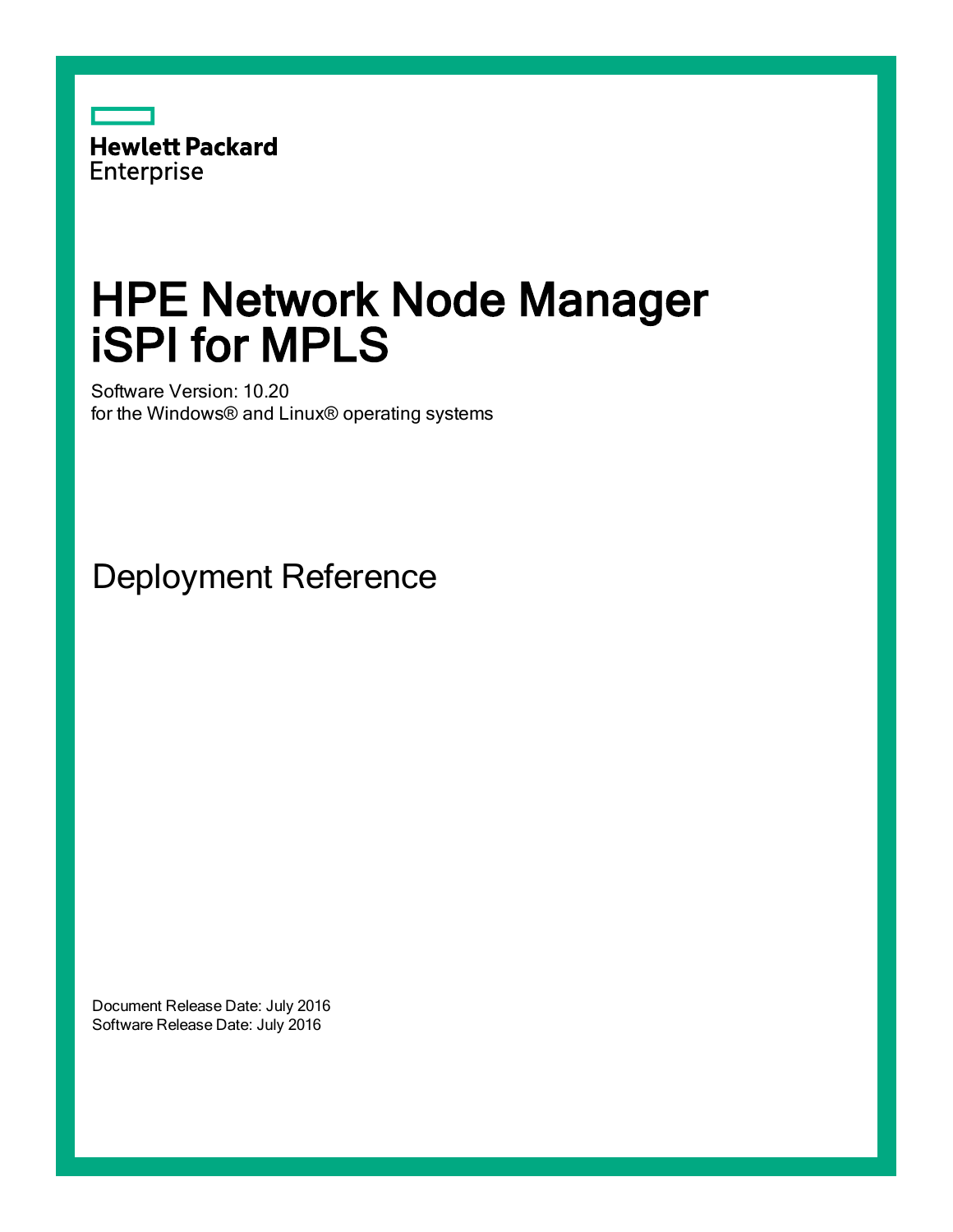#### Legal Notices

#### **Warranty**

The only warranties for Hewlett Packard Enterprise products and services are set forth in the express warranty statements accompanying such products and services. Nothing herein should be construed as constituting an additional warranty. HPE shall not be liable for technical or editorial errors or omissions contained herein.

The information contained herein is subject to change without notice.

#### Restricted Rights Legend

Confidential computer software. Valid license from HPE required for possession, use or copying. Consistent with FAR 12.211 and 12.212, Commercial Computer Software, Computer Software Documentation, and Technical Data for Commercial Items are licensed to the U.S. Government under vendor's standard commercial license.

#### Copyright Notice

© Copyright 2008-2016 Hewlett Packard Enterprise Development LP

#### Trademark Notices

Adobe® is a trademark of Adobe Systems Incorporated.

Apple is a trademark of Apple Computer, Inc., registered in the U.S. and other countries.

AMD is a trademark of Advanced Micro Devices, Inc.

Google™ is a registered trademark of Google Inc.

Intel®, Intel® Itanium®, Intel® Xeon®, and Itanium® are trademarks of Intel Corporation in the U.S. and other countries.

Linux® is the registered trademark of Linus Torvalds in the U.S. and other countries.

Internet Explorer, Lync, Microsoft, Windows, and Windows Server are either registered trademarks or trademarks of Microsoft Corporation in the United States and/or other countries.

Oracle and Java are registered trademarks of Oracle and/or its affiliates.

Red Hat® Enterprise Linux Certified is a registered trademark of Red Hat, Inc. in the United States and other countries.

sFlow is a registered trademark of InMon Corp.

UNIX® is a registered trademark of The Open Group.

This product includes software developed by the Apache Software Foundation. (http://www.apache.org).

This product includes software developed by the Visigoth Software Society (http://www.visigoths.org/).

#### Documentation Updates

The title page of this document contains the following identifying information:

- Software Version number, which indicates the software version.
- Document Release Date, which changes each time the document is updated.
- <sup>l</sup> Software Release Date, which indicates the release date of this version of the software.

To check for recent updates or to verify that you are using the most recent edition of a document, go to: https://softwaresupport.hpe.com/group/softwaresupport/search-result?keyword=.

This site requires an HP Passport account. If you do not have one, click the **Create an account** button on the HP Passport Sign in page.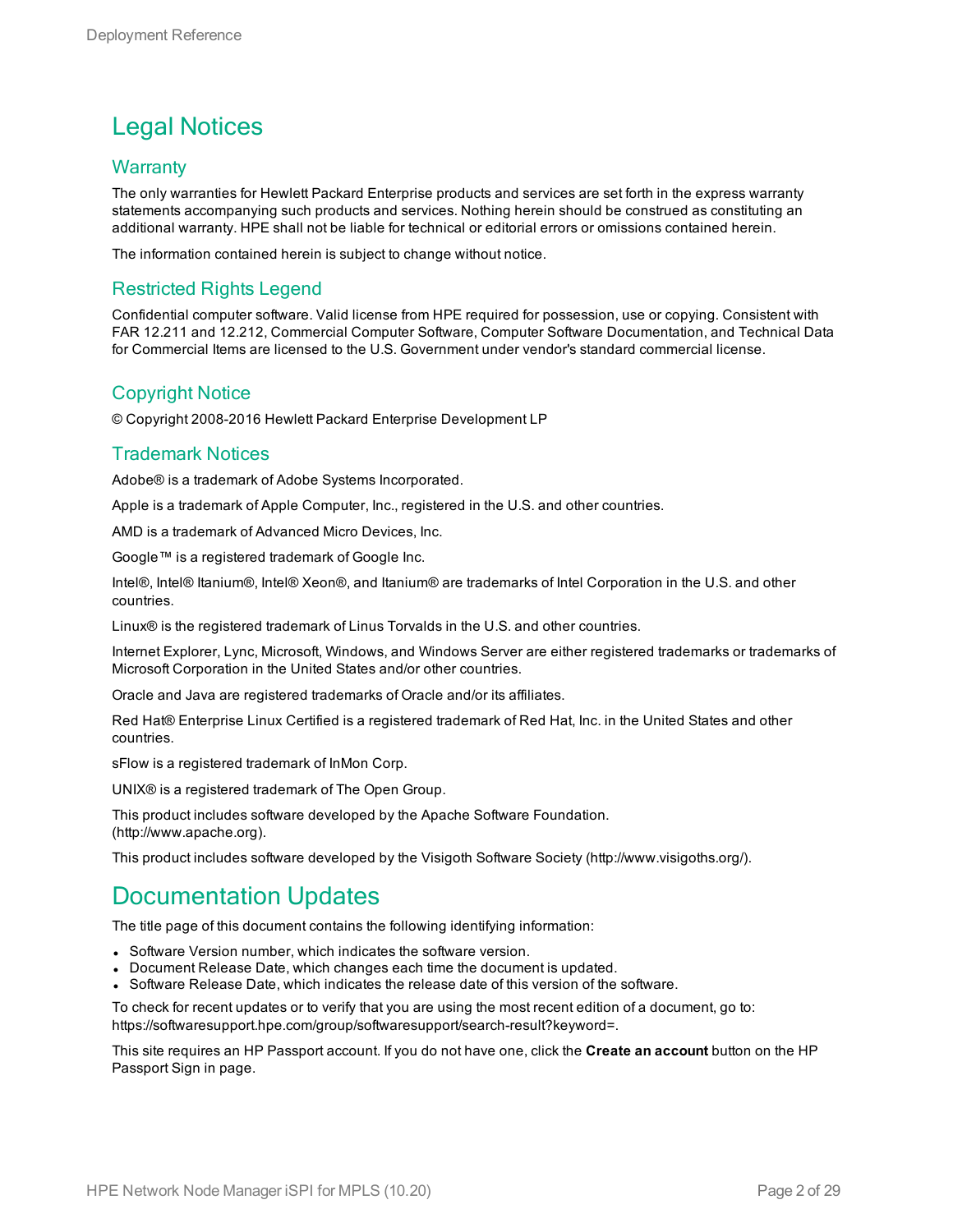#### **Support**

Visit the HPE Software Support web site at: **https://softwaresupport.hpe.com**

This web site provides contact information and details about the products, services, and support that HPE Software offers.

HPE Software Support provides customer self-solve capabilities. It provides a fast and efficient way to access interactive technical support tools needed to manage your business. As a valued support customer, you can benefit by using the support web site to:

- Search for knowledge documents of interest
- Submit and track support cases and enhancement requests
- Download software patches
- Manage support contracts
- Look up HPE support contacts
- Review information about available services
- Enter into discussions with other software customers
- Research and register for software training

Most of the support areas require that you register as an HP Passport user and sign in. Many also require a support contract. To register for an HP Passport ID, go to **https://softwaresupport.hpe.com** and click **Register**.

To find more information about access levels, go to: **https://softwaresupport.hpe.com/web/softwaresupport/access-levels**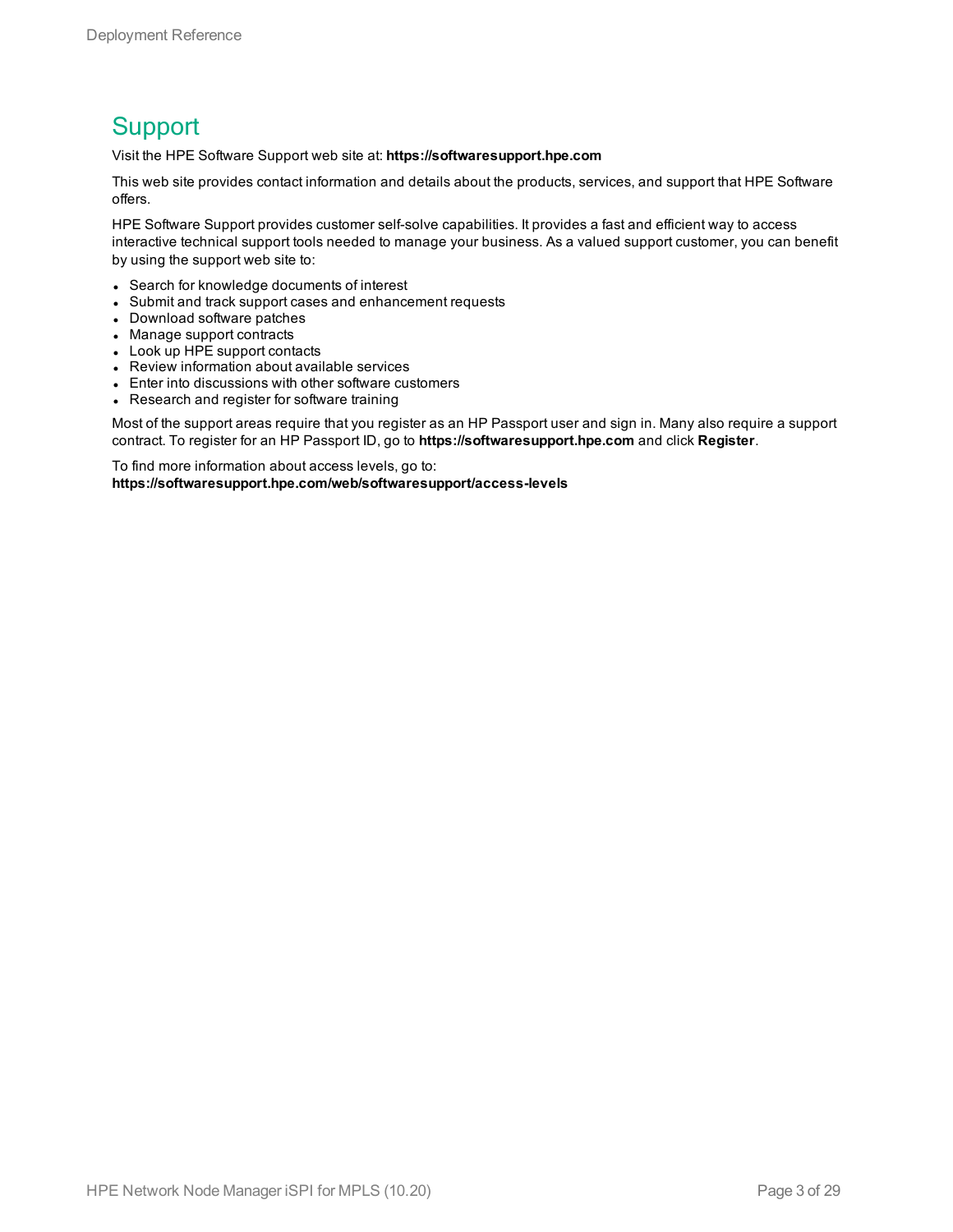# **Contents**

| Enabling Secure Sockets Layer (SSL) on the NNM iSPI for MPLS 11                      |     |
|--------------------------------------------------------------------------------------|-----|
|                                                                                      |     |
| Deploy the NNM iSPI for MPLS with the NNM iSPI Performance for Metrics/NPS  12       |     |
| Deploy the NNM iSPI for MPLS in an Application Failover Environment  14              |     |
| Patching the NNM iSPI for MPLS in an Application Failover Environment 14             |     |
| Applying Patches for Application Failover (Shut Down Both Active and Standby)  14    |     |
|                                                                                      |     |
| Deploy the NNM iSPI for MPLS with the NNM iSPI Performance for Quality Assurance  16 |     |
| Deploying the NNM iSPI for MPLS with Route Analytics Management System 16            |     |
| Deploy the NNM iSPI for MPLS in Global Network Management Environment 17             |     |
| Deploying NNMi and NNM iSPI for MPLS on the Global Network Manager and Regional      |     |
| Deploying NNMi on the Global Network Manager and NNMi and NNM iSPI for MPLS on the   |     |
|                                                                                      |     |
| Deploying NNMi and NNM iSPI for MPLS on the Global Network Manager and NNMi on the   |     |
|                                                                                      |     |
| Deploying the Regional Manager in the Application Failover Environment 20            |     |
|                                                                                      |     |
| Chapter 3: Installing the NNM iSPI for MPLS in an HA Cluster                         | .21 |
|                                                                                      |     |
| Configuring an HA Cluster on a Set of Systems with NNMi and iSPI for MPLS 21         |     |
|                                                                                      |     |
| Installing the NNM iSPI for MPLS in an Existing NNMi HA Cluster Environment 23       |     |
|                                                                                      |     |
|                                                                                      |     |
|                                                                                      |     |
|                                                                                      |     |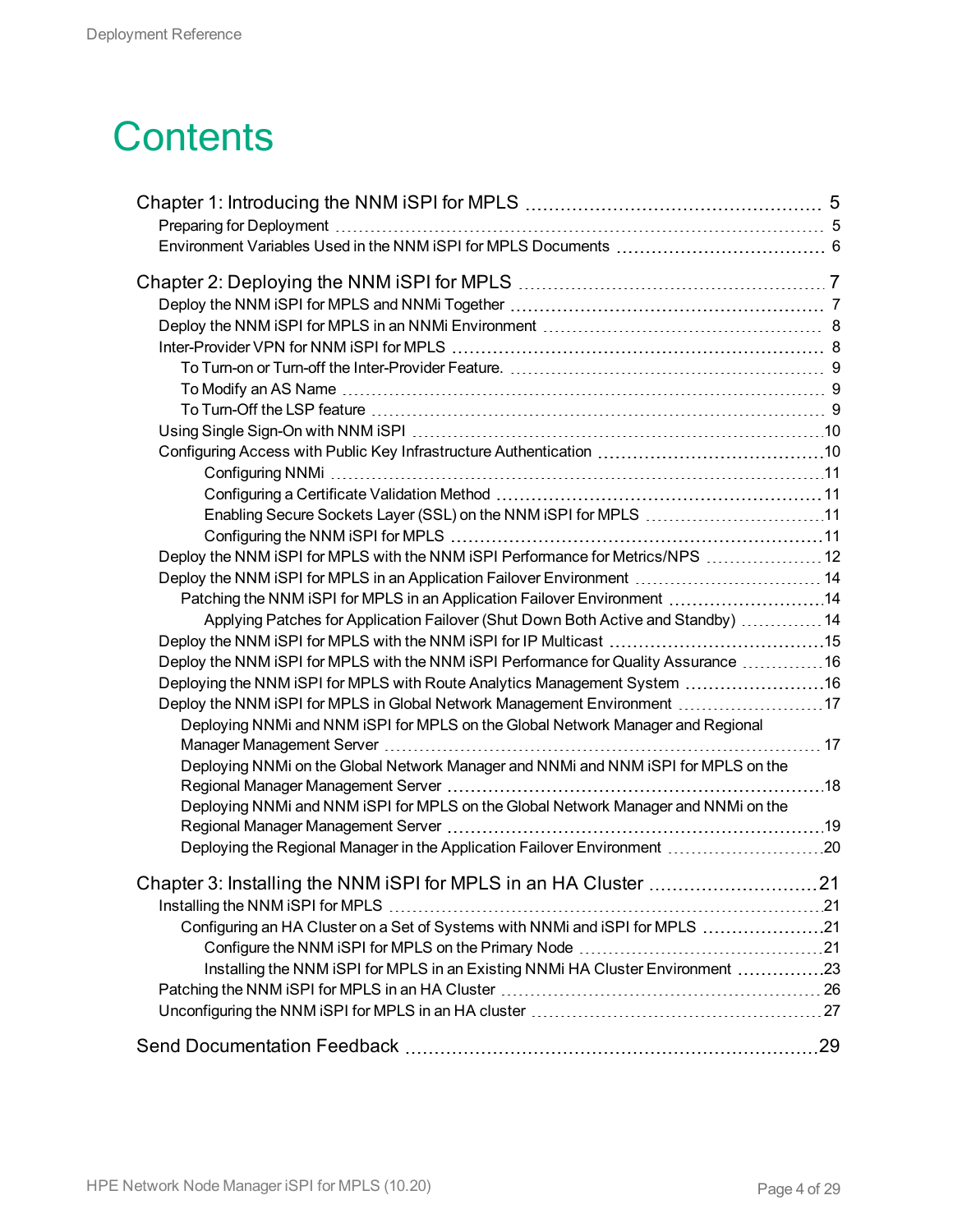# <span id="page-4-0"></span>Chapter 1: Introducing the NNM iSPI for MPLS

HPE Network Node Manager for MPLS Software (NNMi iSPI for MPLS) helps you to extend the capability of HPE Network Node Manager i Software (NNMi) to monitor MPLS services configured on the network.

You can plan the deployment of the NNM iSPI for MPLS based on how NNMi is deployed in the environment. While planning the deployment, consider the following areas to achieve an optimum performance of the system:

- Scale of MPLS objects
- Deployment of the NNM iSPI for MPLS in a High Availability (HA) environment.
- Deployment of the NNM iSPI for MPLS in an Application Failover environment
- <sup>l</sup> Deployment of the NNM iSPI for MPLS along with other iSPIs (NNM iSPI for IP Multicast, NNM iSPI Performance for QA, RAMS, and NNM iSPI Performance for Metrics/ NPS).
- <span id="page-4-1"></span>• Deployment of the NNM iSPI for MPLS in a Global Network Manager (GNM) environment.

### Preparing for Deployment

Before you start deploying the NNM iSPI for MPLS, you must plan the installation based on your deployment requirements. You must identify the ideal deployment scenarios for the supported configuration and make sure that all the prerequisites are met before you begin the installation process.

Factors that impact the deployment of the NNM iSPI for MPLS include the type of database configured with NNMi and the size of the network that you want to monitor. In addition, make sure to install the latest NNMi patches before installing the NNM iSPI for MPLS.

To install and configure the NNM iSPI for MPLS in an HA and application failover environment, see the HA and Application Failover section of *NNMi Deployment Reference Guide*.

Read the following NNMi documents before you start installing and configuring the NNM iSPI for MPLS:

- <sup>l</sup> *HPE Network Node Manager i Interactive Installation and Upgrade Guide*
- <sup>l</sup> *HPE Network Node Manager i Deployment Reference*
- <sup>l</sup> *HPE Network Node Manager i Ultimate Release Notes*
- <sup>l</sup> *HPE Network Node Manager i Ultimate Support Matrix*

In addition, read the following NNM iSPI for MPLS documents before you start deploying the NNM iSPI for MPLS:

- <sup>l</sup> *HPE Network Node Manager Smart Plug-in for MPLS Installation Guide*
- <sup>l</sup> *HPE Network Node Manager i Ultimate Release Notes*
- <sup>l</sup> *HPE Network Node Manager i Ultimate Support Matrix*

For current versions of all documents listed here, go to: http://h20230.www2.hp.com/selfsolve/manuals.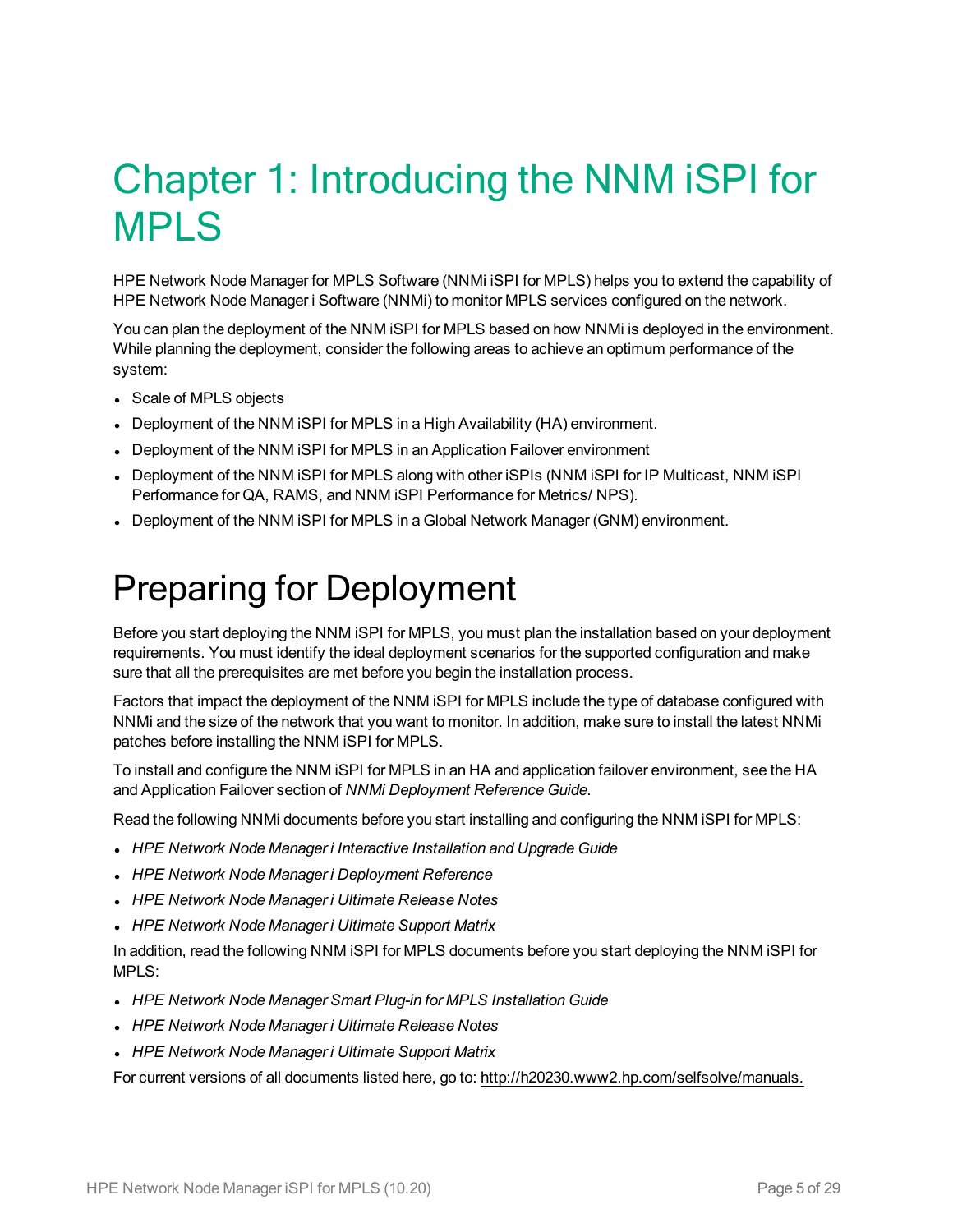## <span id="page-5-0"></span>Environment Variables Used in the NNM iSPI for MPLS Documents

The NNM iSPI for MPLS documents use the following NNMi environment variables to refer to file and directory locations. The default values are listed here. Actual values depend upon the selections made during NNMi installation.

NNMi installation process creates the following system environment variables, so they are always available to all users:

• On Windows Server 2008.

*%NnmInstallDir%*: <drive>\YourFolder\HP\HP BTO Software *%NnmDataDir%:* <drive>\Yourfolder\HP\HP BTO Software

**Note:** By default, these variables are created in the program files folder on the c drive.

 $\bullet$  On Linux, *\$NnmInstallDir:* /opt/OV *\$NnmDataDir:* /var/opt/OV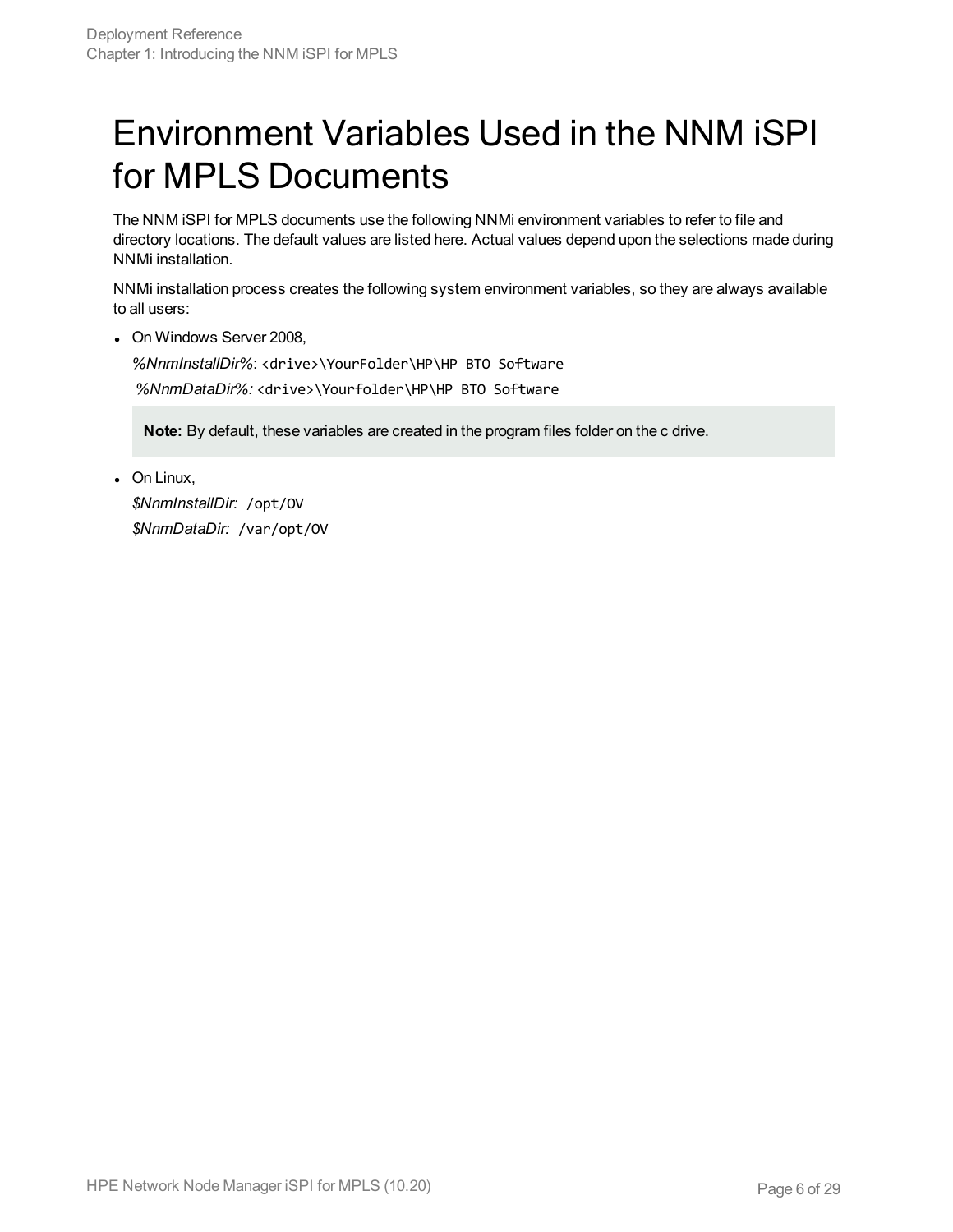# <span id="page-6-0"></span>Chapter 2: Deploying the NNM iSPI for MPLS

The NNM iSPI for MPLS and NNMi must be installed on the same management server. To install and configure NNMi on a management server, see the *NNMi Installation Guide and Deployment Reference.*

You can deploy the NNM iSPI for MPLS for the following scenarios:

- Installing NNMi and NNM iSPI for MPLS together on a management server. NNMi and NNM iSPI for MPLS are both configured together.
- Installing the NNM iSPI for MPLS on the management server where NNMi is already installed and configured.
- Installing the NNM iSPI for MPLS in a Global Network Management environment.
- Installing NNMi, NNM iSPI Performance for Metrics/ NPS, and NNM iSPI for MPLS on the same management server.
- Installing NNMi and NNM iSPI for MPLS in a management server and the NNM iSPI Performance for Metrics/ NPS on a dedicated server.
- Installing the NNM iSPI for MPLS with NNM iSPI for IP Multicast, and NNM iSPI Performance for Quality Assurance.
- <span id="page-6-1"></span>• Integrated with Route Analytics Management Software (RAMS) Appliance.

### Deploy the NNM iSPI for MPLS and NNMi **Together**

To deploy the NNM iSPI for MPLS on a management server, follow these steps:

- 1. Install and Start the NNMi process.
- 2. Create a New User with the Web Service Client Role from the NNMi console. For more information, see *Create a New User with the Web Service Client Role* section in the *NNM iSPI for MPLS Installation guide*.

**Note:** Make sure to use the same database type (PostgreSQL Embedded or Oracle) as NNMi when you are installing the NNM iSPI for MPLS.

- 3. Install the NNM iSPI for MPLS, . For more information, see the NNM iSPI for MPLS Installation Guide.
- 4. Start the NNM iSPI for MPLS processes by using the command: ovstart -c mplsjboss.
- 5. Log on with the administrative privileges to use the MPLS Configuration workspace. If you have the list of Route Targets (RTs) to be excluded in the network, you can add the RTs to be excluded from the MPLS Configuration workspace. Similarly, you can group the Pseudowires based on the attributes such as Id or encapsulation type to discover VPWS VPNs. These configurations help in discovering the L3VPNs and L2VPNs.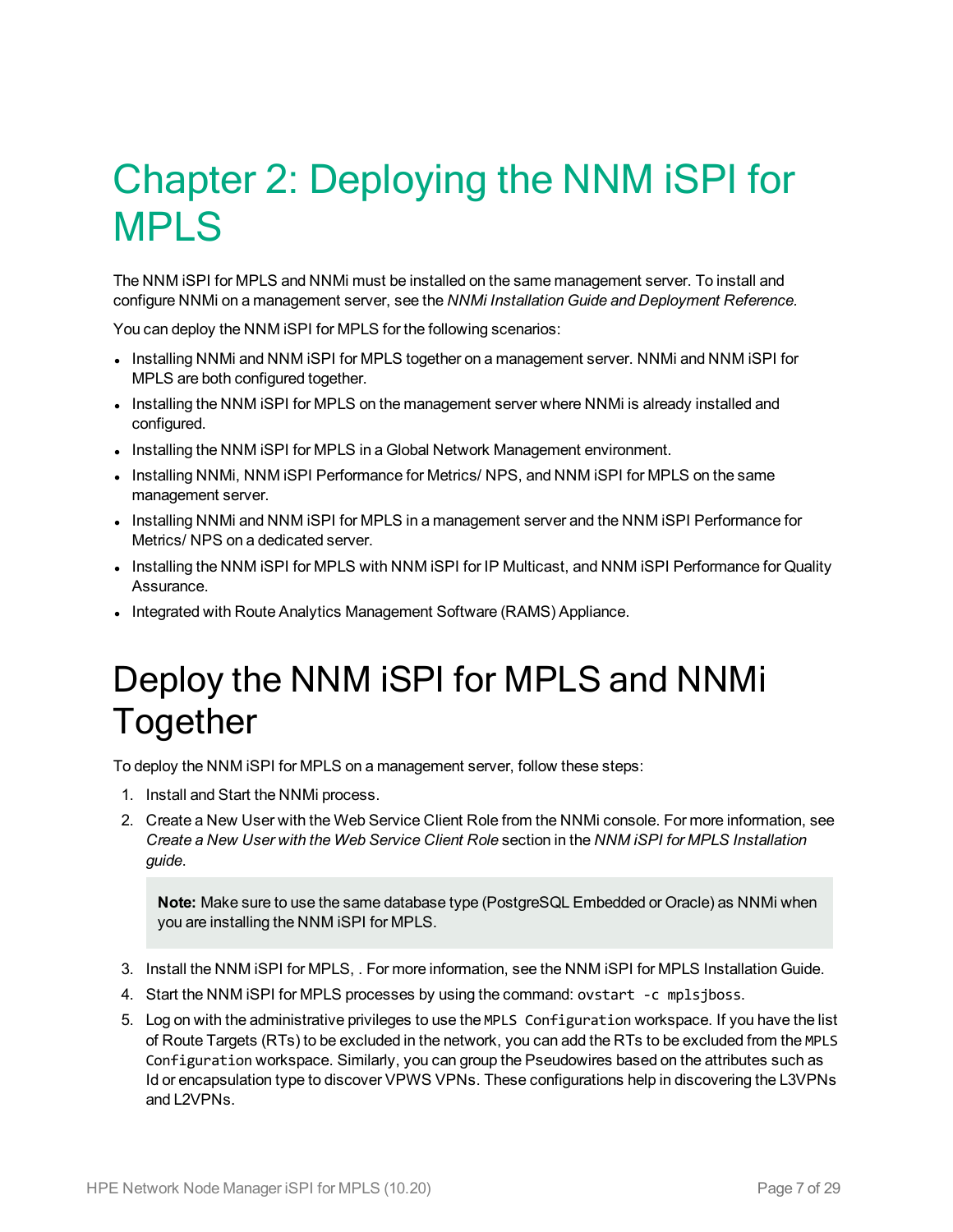**Note:** You can add the list of RTs to be excluded anytime after starting NNM and the NNM iSPI for MPLS processes.

- 6. Seed the MPLS nodes from the NNMi console. The NNMi discovery process starts after you seed the nodes and MPLS capabilities are discovered along with generic capabilities of a node. For more information, see NNMi Online Help.
- 7. Log on to the NNMi console and verify that MPLS-enabled nodes are discovered. You can do this using the MPLS workspace. This workspace is visible on the NNMi console after NNM iSPI for MPLS is successfully installed. You can use the MPLS workspace to launch inventory and form views for MPLS objects.

## <span id="page-7-0"></span>Deploy the NNM iSPI for MPLS in an NNMi Environment

To deploy the NNM iSPI for MPLS on a management server where NNMi is already installed and running, follow these steps:

**Note:** Make sure to use the same database type (PostgreSQL Embedded or Oracle) as NNMi when you are installing the NNM iSPI for MPLS. Also, to enable LSP management, you must configure device access credentials via SSH or telnet.

- 1. Install the NNM iSPI for MPLS on a management server where NNMi is already installed, running, and nodes are discovered.
- 2. Start the MPLS processes. If you have the list of Route Targets (RTs) to be excluded in the network, you can add the RTs to be excluded from the MPLS Configuration workspace. Similarly, you can group the Pseudowires based on the attributes such as Id or encapsulation type to discover VPWS VPNs. These configurations help in discovering the L3VPNs and L2VPNs.
- 3. You can start the NNM iSPI for MPLS discovery process to discover the MPLS objects from the discovered NNMi nodes in any *one* of the following ways:
	- Run the following command to discover the MPLS objects from the discovered NNMi nodes: \$InstallDir/bin/nmsmplsdisco.ovpl [ -all | -node <node\_name>]
	- Select NNMi nodes from NNMi inventory and start the configuration poll. For more information, see *Help for NNMi, Launch the Actions: Configuration Poll Command*.
	- Wait for the next NNMi discovery cycle.
- <span id="page-7-1"></span>4. After installing the NNM iSPI for MPLS, log on to the NNMi console, and then verify the availability of the MPLS workspace and MPLS views.

# Inter-Provider VPN for NNM iSPI for MPLS

The NNM iSPI for MPLS provides the following options to users for Inter-Provider VPN, they are: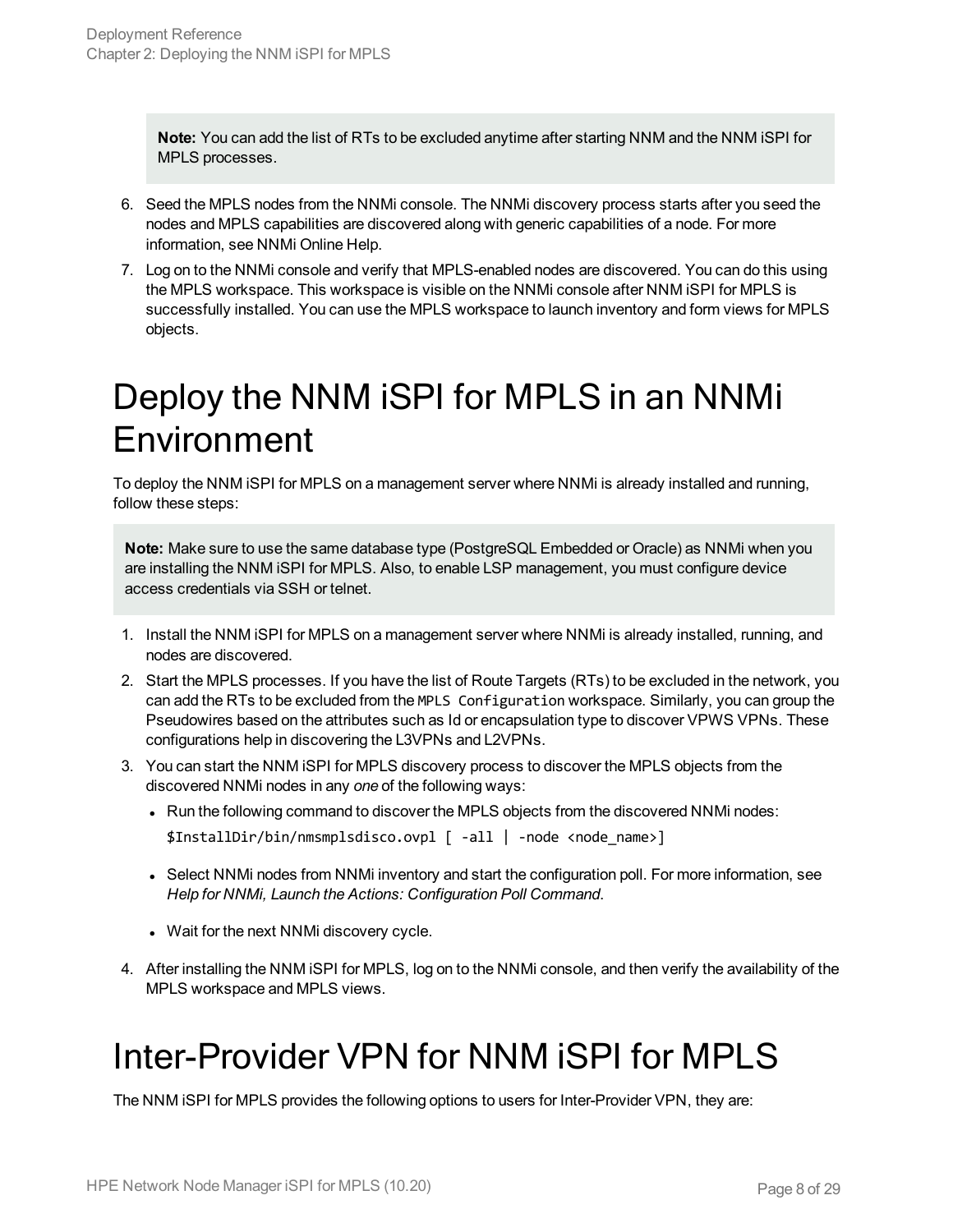- "To Turn-on or Turn-off the [Inter-Provider](#page-8-0) Feature." below
- **"To Modify an AS [Name"](#page-8-1) below**
- <span id="page-8-0"></span>• "To [Turn-Off](#page-8-2) the LSP feature" below

#### To Turn-on or Turn-off the Inter-Provider Feature.

Inter-Provider VPN feature is Disabled by default in NNM iSPI for MPLS. To Enable the inter-provider VPN feature:

• Modify interProviderVPNConfig file. This file is stored in the following path:

```
For Windows:
```
%NnmDataDir%\shared\mpls\conf\interProviderVPNConfig

*For Linux:*

/var/opt/OV/shared/mpls/conf/interProviderVPNConfig

interProviderVPNConfig has a global flag to enable or disable the inter-provider VPN feature, along with a list of inter-provider VPNs.

<span id="page-8-1"></span>**Note:** You do not have to restart the mpls jboss after modifying interProviderVPNConfig file

#### To Modify an AS Name

You can modify the Autonomous System name by modifying the publicASMapping file. This file is stored in the following path:

*For Windows:*

%NnmDataDir%\shared\mpls\conf\publicASMapping

*For Linux:*

<span id="page-8-2"></span>/var/opt/OV/shared/mpls/conf/publicASMapping

#### To Turn-Off the LSP feature

The LSP feature is enabled by default in the NNM iSPI for MPLS. To disable the LSP feature, follow these steps:

1. Open the nms-mpls.jvm.properties file located in the following path:

*On Windows*:

%NnmDataDir%\shared\mpls\conf

*On Linux*:

/var/opt/OV/shared/mpls/conf

- 2. Uncomment the following parameter from the file: com.hp.ov.nms.spi.mpls.lsp.lspFeatureDisabled=true
- 3. Restart the NNM iSPI for MPLS with the following commands: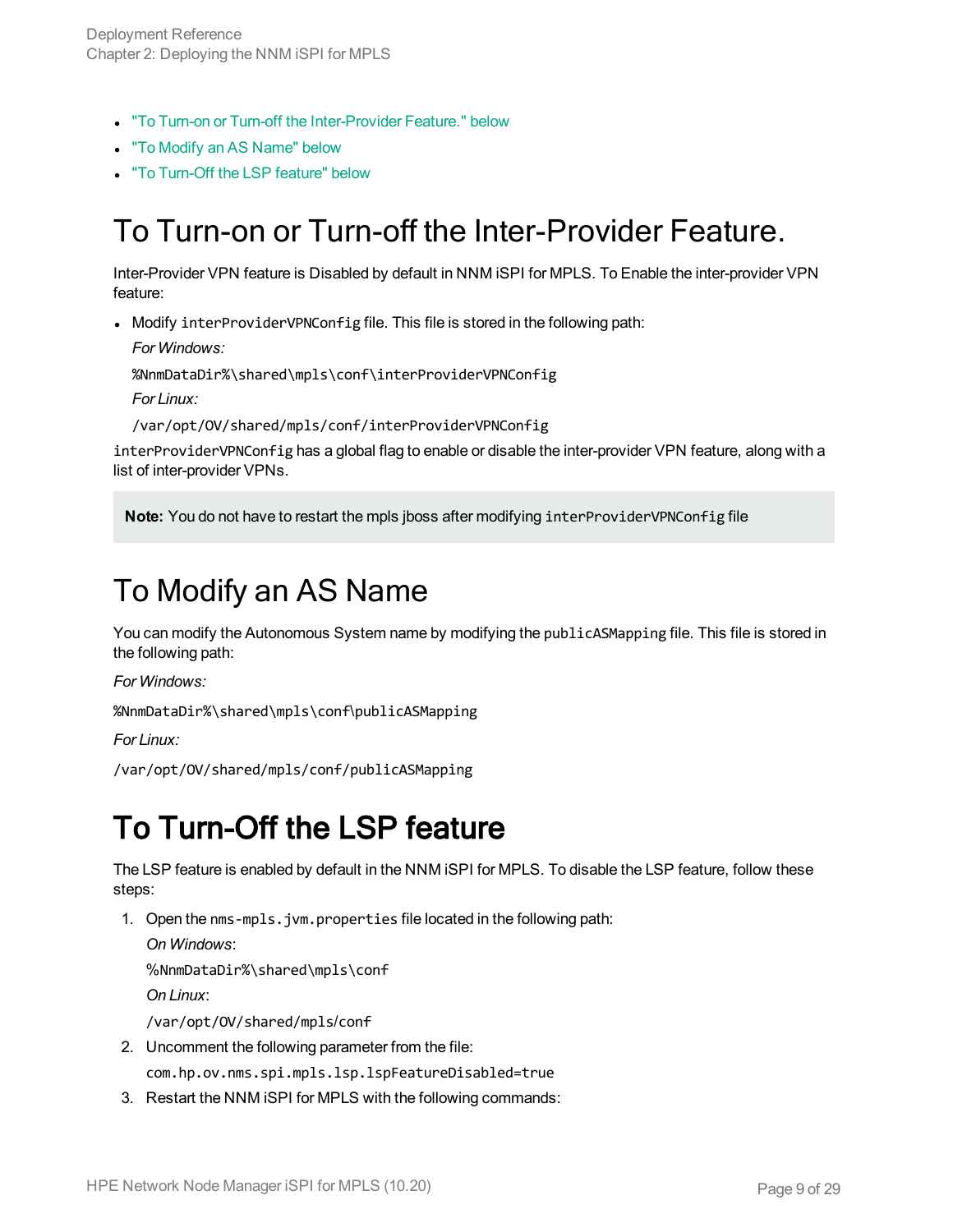```
ovstop -c mplsjboss
ovstart -c mplsjboss
```
## <span id="page-9-0"></span>Using Single Sign-On with NNM iSPI

By default Single Sign-On is disabled. To enable the Single Sign-On feature, follow these steps after installing NNM iSPI for MPLS.

Edit /var/opt/OV/shared/nnm/conf/props/nms-ui.properties:

- 1. Set com.hp.nms.ui.sso.isEnabled = true
- 2. Run nnmsso.ovpl –reload
- 3. Run mplsssoreload.ovpl

**Note:** Do not enable Single Sign-On feature when NNMi and the NNM iSPI for MPLS is configured to use Public Key Infrastructure (PKI) authentication.

<span id="page-9-1"></span>For more information, see *Using Single Sign-On with NNMi* in *NNMi Deployment Reference.*

## Configuring Access with Public Key Infrastructure Authentication

You can configure NNMi to map Public Key Infrastructure (PKI) certificates to the NNMi user accounts. As a result, you can log on to the NNMi console without having to type in the NNMi user name and password on the Login page. However, you will be prompted to provide the NNMi user name and password again when you try to launch the NNM iSPI for MPLS Configuration form, unless you perform additional steps to reconcile the mapping with the iSPI.

When the NNMi is configured to use the PKI authentication, it is mandatory for the NNM iSPI for MPLS to use the PKI authentication.

**Note:** You can continue to authenticate users with the NNMi user credentials for the NNM iSPI for MPLS Configuration form. However, do not configure only the iSPI to use the PKI authentication when the NNMi continues to use the credentials-based authentication.

Configuring the iSPI to use the PKI authentication involves the following tasks:

- [Configuring](#page-10-0) NNMi
- [Configuring](#page-10-1) a Certificate Validation Method
- **[Enabling](#page-10-2) Secure Sockets Layer (SSL) on the NNM iSPI for MPLS**
- [Configuring](#page-10-3) the NNM iSPI for MPLS

**Note:** To configure PKI authentication on the NNM iSPI for MPLS in an HA cluster, you must perform the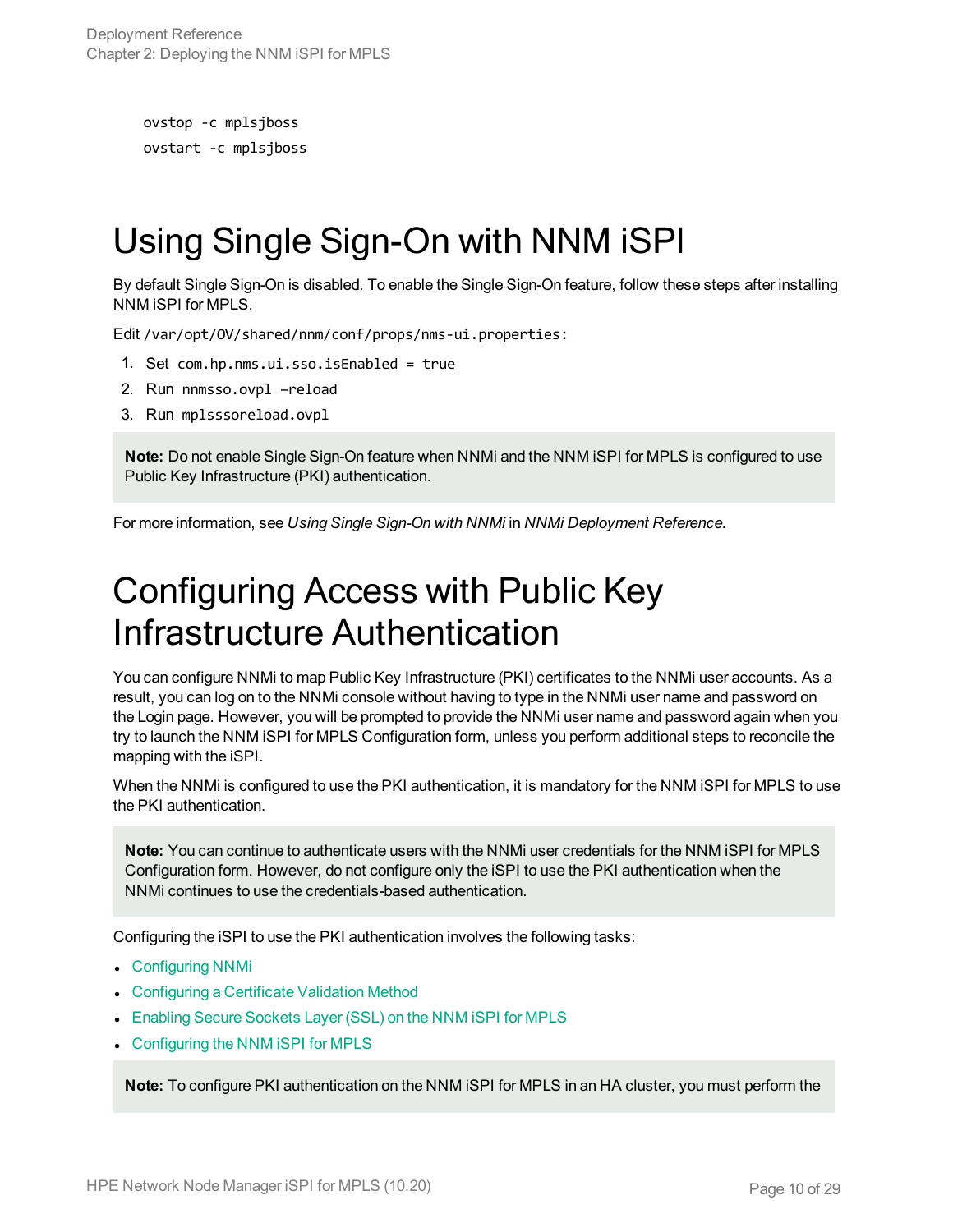<span id="page-10-0"></span>required configuration tasks on both, primary and secondary node.

#### Configuring NNMi

To configure NNMi to use the PKI authentication, follow the steps in the *Configuring NNMi to Support Public Key Infrastructure Authentication* section in the *HPE Network Node Manager Deployment Reference.*

#### <span id="page-10-1"></span>Configuring a Certificate Validation Method

When NNMi is configured to use the PKI authentication, unauthorized access using invalid certificates must be prevented. You must perform additional steps to configure NNMi to use a certificate validation method— Certificate Revocation List (CRL) or Online Certificate Status Protocol (OCSP).

Follow the steps in the *Certificate Validation (CRL and OCSP)* section in the *HPE Network Node Manager Deployment Reference.*

#### <span id="page-10-2"></span>Enabling Secure Sockets Layer (SSL) on the NNM iSPI for MPLS

When NNMi is configured to use the PKI authentication, you must enable SSL on the NNM iSPI for MPLS to ensure communication between the NNMi management server and the NNM iSPI for MPLS.

To enable SSL on the NNM iSPI for MPLS, follow these steps:

- 1. Log on to the NNM iSPI for MPLS.
- 2. Navigate to the following directory:

*On Windows*

%nnmdatadir%\shared\mpls\conf

*On Linux*

/var/opt/OV/shared/mpls/conf

- 3. Open the nnm.extended.properties file with a text editor.
- 4. Set the value of following properties to true:

com.hp.ov.nms.spi.mpls.spi.isSecure

com.hp.ov.nms.spi.mpls.Nnm.isSecure

- 5. Save and close the file.
- 6. Restart the ovjboss process by running the following commands:

ovstop -c mplsjboss ovstart -c mplsjboss

#### <span id="page-10-3"></span>Configuring the NNM iSPI for MPLS

Configuring the NNM iSPI for MPLS to enable the PKI authentication you must modify the nms-authconfig.xml file in the iSPI configuration data directory (%nnmdatadir%\nmsas\mpls\conf on Windows; /var/opt/OV/nmsas/mpls/conf on UNIX/Linux) based on the updated nms-auth-config.xml file. To configure the NNM iSPI for MPLS to use the PKI authentication, follow these steps: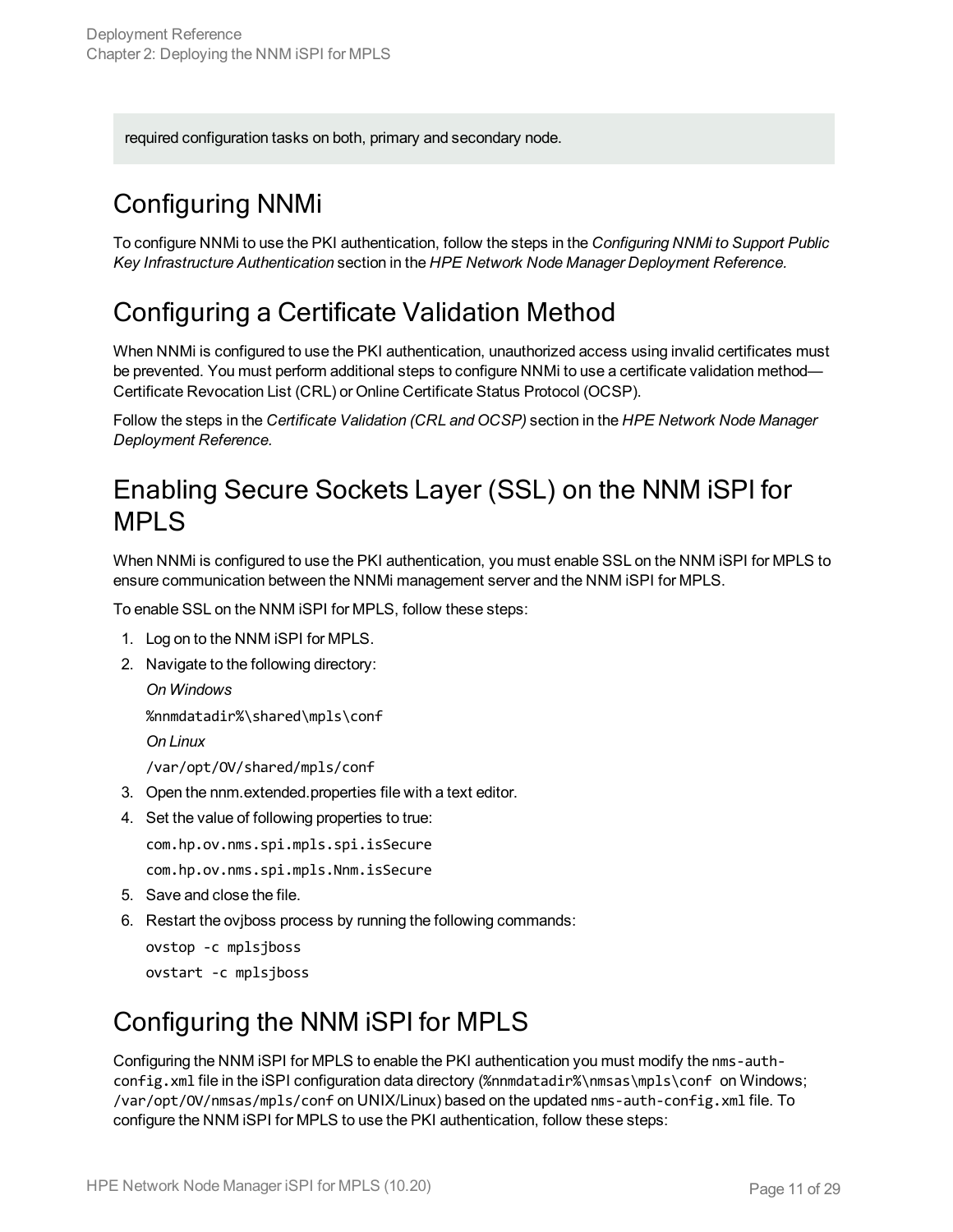- 1. Make sure [Task](#page-10-0) 1, [Task](#page-10-1) 2 and [Task](#page-10-2) 3 are complete.
- 2. Log on to the NNMi management server.
- 3. Navigate to the following directory:

*On Windows*

%nnmdatadir%\nmsas\mpls\conf

*On Linux*

/var/opt/OV/nmsas/mpls/conf

- 4. Open the nms-auth-config.xml file using a text editor.
- 5. Modify the nms-auth-config.xml file to enable the PKI authentication. For more information, see *Configuring NNMi for PKI (X.509 Certificate Authentication)* section in the *HPE Network Node Manager Deployment Reference.*

**Note:** Make sure that you modify the iSPI nms-auth-config.xml file to match the changes done to the nms-auth-config.xml file on the NNMi management server.

- 6. Save and close the file.
- 7. Run the following command:

*On Windows*

%NnmInstallDir%\mpls\bin\nmsmplsauthconfigreload.ovpl

*On Linux*

/opt/OV/mpls/bin/nmsmplsauthconfigreload.ovpl

The NNM iSPI for MPLS is now configured for PKI authentication.

**Note:** Do not enable Single Sign-On feature when NNMi and the NNM iSPI for MPLS is configured to use Public Key Infrastructure (PKI) authentication.

<span id="page-11-0"></span>The *-u <user>* and *-p <password>* parameters are optional for Command Line Interface (CLI) in the NNM iSPI for MPLS.

## Deploy the NNM iSPI for MPLS with the NNM iSPI Performance for Metrics/NPS

You must install NNMi, iSPI of MPLS, NNM iSPI Performance for Metrics/ Network Performance Server (NPS) to view the MPLS reports. You can deploy these products for the following scenarios:

- Installing NNMi, NNM iSPI for MPLS, and the NNM iSPI Performance for Metrics/NPS on the same server.
- Installing the NNM iSPI for MPLS and NNMi on one server and NNM the iSPI Performance for Metrics/NPS on a dedicated server.

To deploy all the products on the same management server, follow these steps: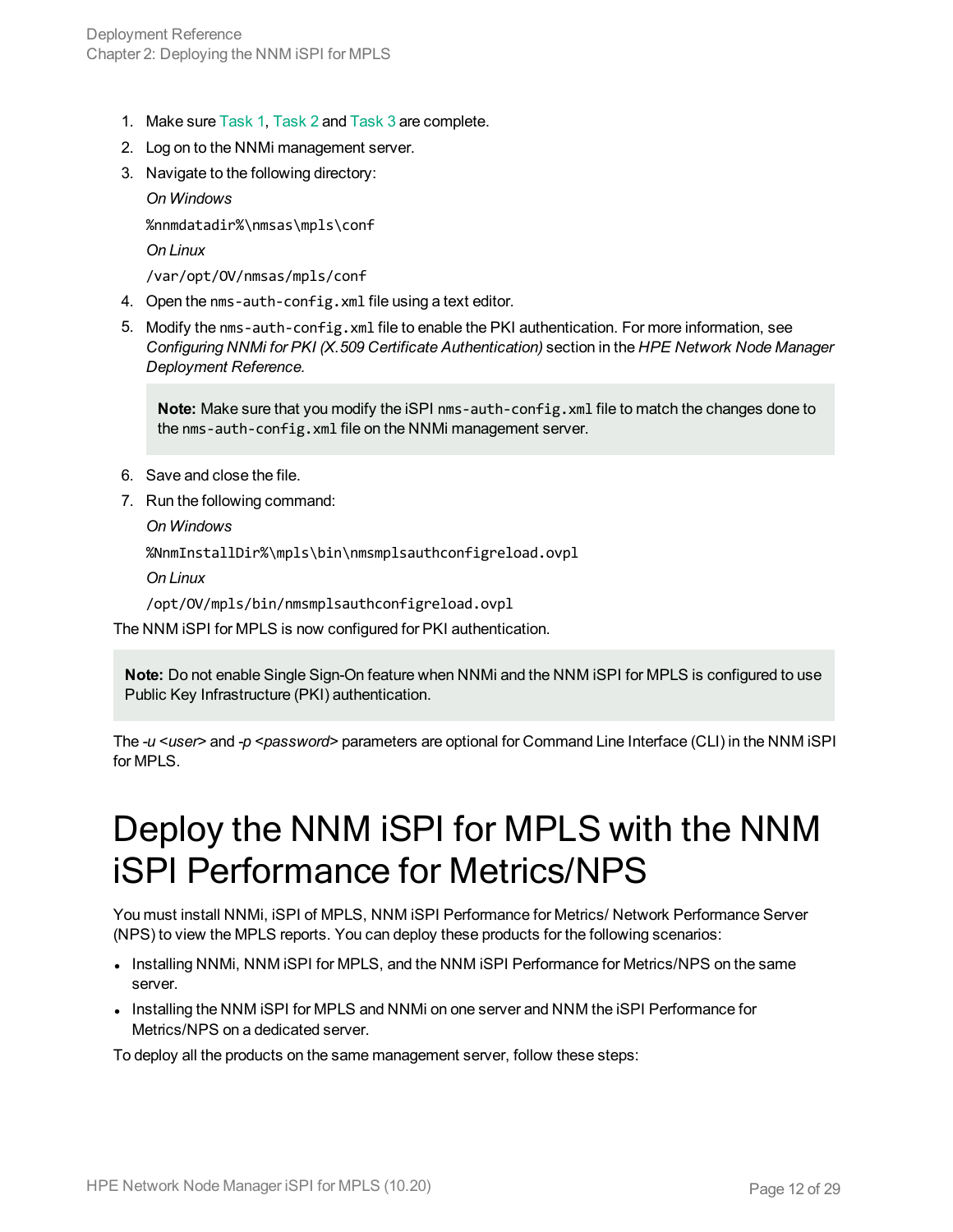- 1. Install NNMi.
- 2. Install the iSPI Performance for Metrics/NPS. For information about the steps to install, see *HPE NNMi iSPI Performance for Metrics/NPS Installation Guide.*
- 3. Install the NNM iSPI for MPLS.

To deploy NNMi and NNM iSPI for MPLS on the same management server and the NNM iSPI Performance for Metrics/NPS on a dedicated server, follow these steps:

- 1. Install NNMi and NNM iSPI for MPLS on the same management server.
- 2. Install the NNM iSPI Performance for Metrics/ NPS on the dedicated server. For information about the steps to install, see *HPE NNMi iSPI Performance for Metrics/NPS Installation Guide.*
- 3. Complete the necessary configurations for NNMi, the NNM iSPI for MPLS, and iSPI Performance for Metrics/NPS.

After you complete the installations, the NNM iSPI for MPLS introduces the following extension packs on the NPS/ Metrics console:

| <b>Extension Pack Name</b> | <b>Purpose</b>                                                                             |
|----------------------------|--------------------------------------------------------------------------------------------|
| <b>MPLS LSR Node</b>       | Shows report based on the available metric<br>definitions for all MPLS-enabled nodes.      |
| <b>MPLS LSR Interface</b>  | Shows report based on the available metric<br>definitions for all MPLS-enabled interfaces. |
| L3 VPN_VRF                 | Shows report based on the available metric<br>definitions for all VRFs and L3VPNs.         |
| MPLS_Lsp                   | Shows report based on the available metric<br>definitions for all Monitored LSPs.          |
| MPLS PseudoWire            | Shows report based on the available metric<br>definitions for all PseudoWires.             |
| <b>TE</b> Tunnel           | Shows report based on the available metric<br>definitions for all TE Tunnels               |
| MPLS VFI                   | Shows report based on the available metric<br>definitions for all VFIs.                    |

The extension packs use data collected by the NNM iSPI for MPLS. Make sure that iSPI Performance for Metrics/NPS is up and running. To view the MPLS reports from the NNMi console, click **Actions-> HPE NNM iSPI Performance -> Reporting-Report Menu.** The iSPI Performance for Metrics console appears with the MPLS metrics that enables you to generate the MPLS reports.

After you uninstall the NNM iSPI for MPLS, the extension packs introduced by the NNM iSPI for MPLS are not removed. If the iSPI Performance for Metrics is running, the extension packs introduced by the NNM iSPI for MPLS, still appear. You must remove the extension packs manually before you start installing the NNM iSPI for MPLS again. For more information, see *Troubleshooting the NNM iSPI for MPLS* section from the NNM *iSPI for MPLS Installation Guide*.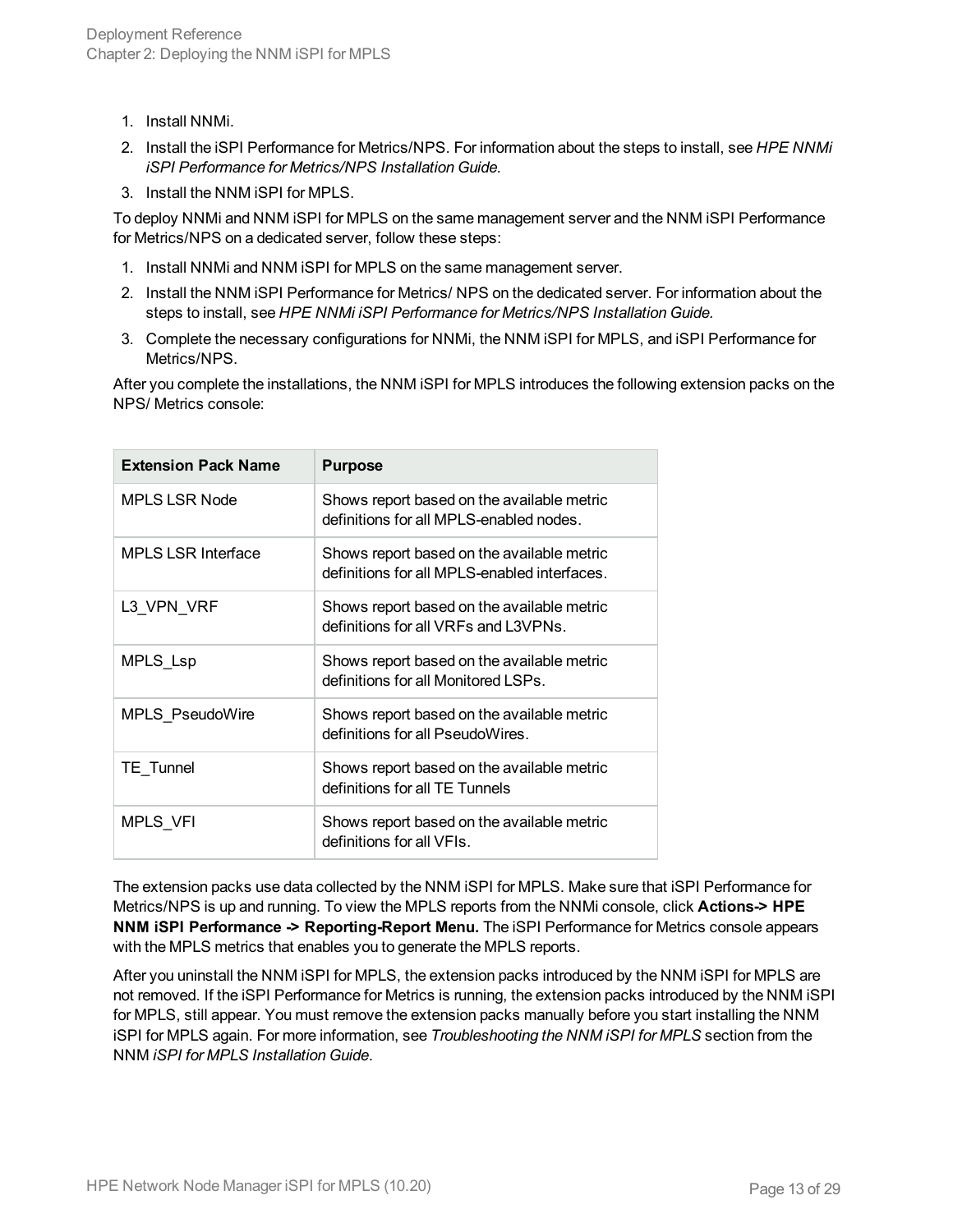# <span id="page-13-0"></span>Deploy the NNM iSPI for MPLS in an Application Failover Environment

You can install NNMi and the NNM iSPI for MPLS in an Application Failover environment to achieve redundancy in your monitoring setup. For the prerequisites and the procedure to deploy NNM iSPIs in an Application Failover environment, see the *NNMi Deployment Reference.*

### <span id="page-13-1"></span>Patching the NNM iSPI for MPLS in an Application Failover Environment

If you have already configured the NNMi and NNM iSPI for MPLS to work in an application failover environment, you must follow this section to apply necessary patches (for both NNMi and NNM iSPI for MPLS).

Both NNMi management servers must be running the same NNMi version and patch level. To add patches to the active and standby NNMi management servers, use the below procedure:

#### <span id="page-13-2"></span>Applying Patches for Application Failover (Shut Down Both Active and Standby)

You can use this procedure when you are not concerned with an interruption in network monitoring.

This procedure results in both NNMi management servers being non-active for some period of time during the patch process. To apply patches to the NNMi management servers configured for application failover, follow these steps:

- 1. As a precaution, back up your NNMi data on both the active and standby NNMi management servers before proceeding. For information, see *NNMi Backup and Restore Tools* in the *NNMi Deployment Reference*.
- 2. As a precaution, on the active NNMi management server, do the following steps:
	- a. Run the nnmcluster command.
	- b. Embedded database only: After NNMi prompts you, type dbsync, then press Enter. Review the displayed information to make sure it includes the following messages:

ACTIVE\_DB\_BACKUP: This means that the active NNMi management server is performing a new backup.

ACTIVE\_NNM\_RUNNING: This means that the active NNMi management server completed the backup referred to by the previous message.

STANDBY READY: This shows the previous status of the standby NNMi management server.

STANDBY\_RECV\_DBZIP: This means that the standby NNMi management server is receiving a new backup from the active NNMi management server.

STANDBY READY: This means that the standby NNMi management server is ready to perform if the active NNMi management server fails.

3. Run the nnmcluster -halt command on the active NNMi management server. This shuts down all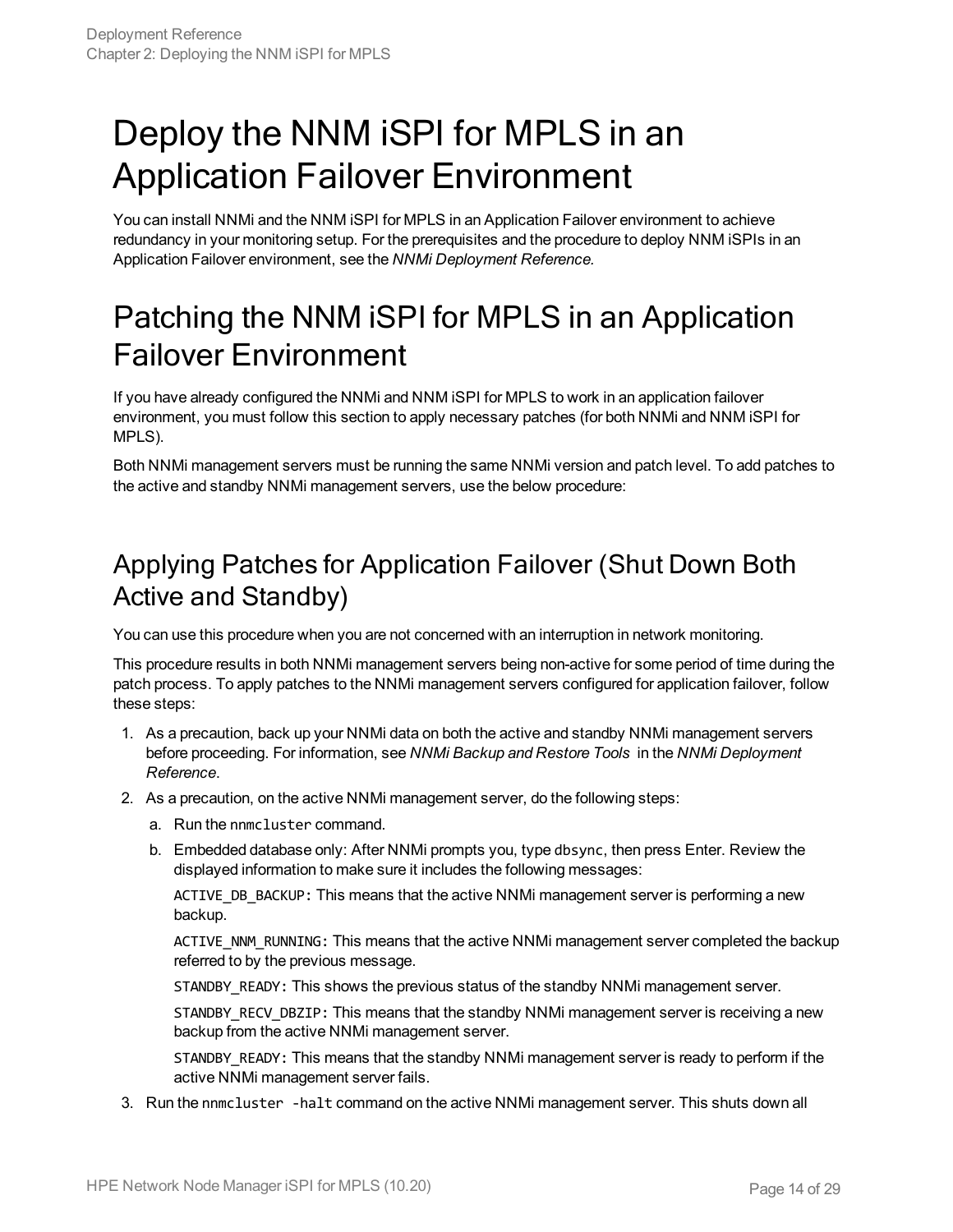nnmcluster processes on both the active and standby NNMi management servers.

- 4. To verify there are no nnmcluster nodes running on either server, complete the following steps on both the active and standby NNMi management servers.
	- a. Run the nnmcluster command.
	- b. Verify that there are no nnmcluster nodes present except the one marked (SELF).
	- c. Run exit or quit to stop the interactive nnmcluster process you started.
- 5. On the active NNMi management server, comment out the com.hp.ov.nms.cluster.name parameter in the nms-cluster.properties file.
	- a. Edit the following file:

*On Windows:*

%NnmDataDir%\shared\nnm\conf\props\nms-cluster.properties

*On Linux:*

opt/OV/shared/nnm/conf/props/nms-cluster.properties

- b. Comment out the com.hp.ov.nms.cluster.name parameter.
- c. Save your changes.
- 6. Apply the NNMi and the NNM iSPI for MPLS patch to the active NNMi management server using the instructions provided with the patch.
- 7. On the active NNMi management server, uncomment the com.hp.ov.nms.cluster.name parameter in the nms-cluster.properties file.
	- a. Edit the following file:

*On Windows:*

%NnmDataDir%\shared\nnm\conf\props\nms-cluster.properties

*On Linux:*

opt/OV/shared/nnm/conf/props/nms-cluster.properties

- b. Uncomment the com.hp.ov.nms.cluster.name parameter.
- c. Save your changes.
- 8. Run the nnmcluster –daemon command on the active NNMi management server.
- 9. Run the nnmcluster -dbsync command to create a new backup.
- 10. On the standby NNMi management server, comment out the com.hp.ov.nms.cluster.name parameter in the nms-cluster.properties file.
- 11. Apply the NNMi and the NNM iSPI for MPLS patch to the standby NNMi management server.
- 12. On the standby NNMi management server, uncomment the com.hp.ov.nms.cluster.name parameter in the nms-cluster.properties file
- <span id="page-14-0"></span>13. Run the nnmcluster -daemon command on the standby NNMi management server.

## Deploy the NNM iSPI for MPLS with the NNM iSPI for IP Multicast

The NNM iSPI for MPLS helps you to monitor the Provider Edge (PE) routers discovered in a Multicast VPN (MVPN) topology. The PE routers are configured with the multicast-enabled VRF (MVRF) capabilities and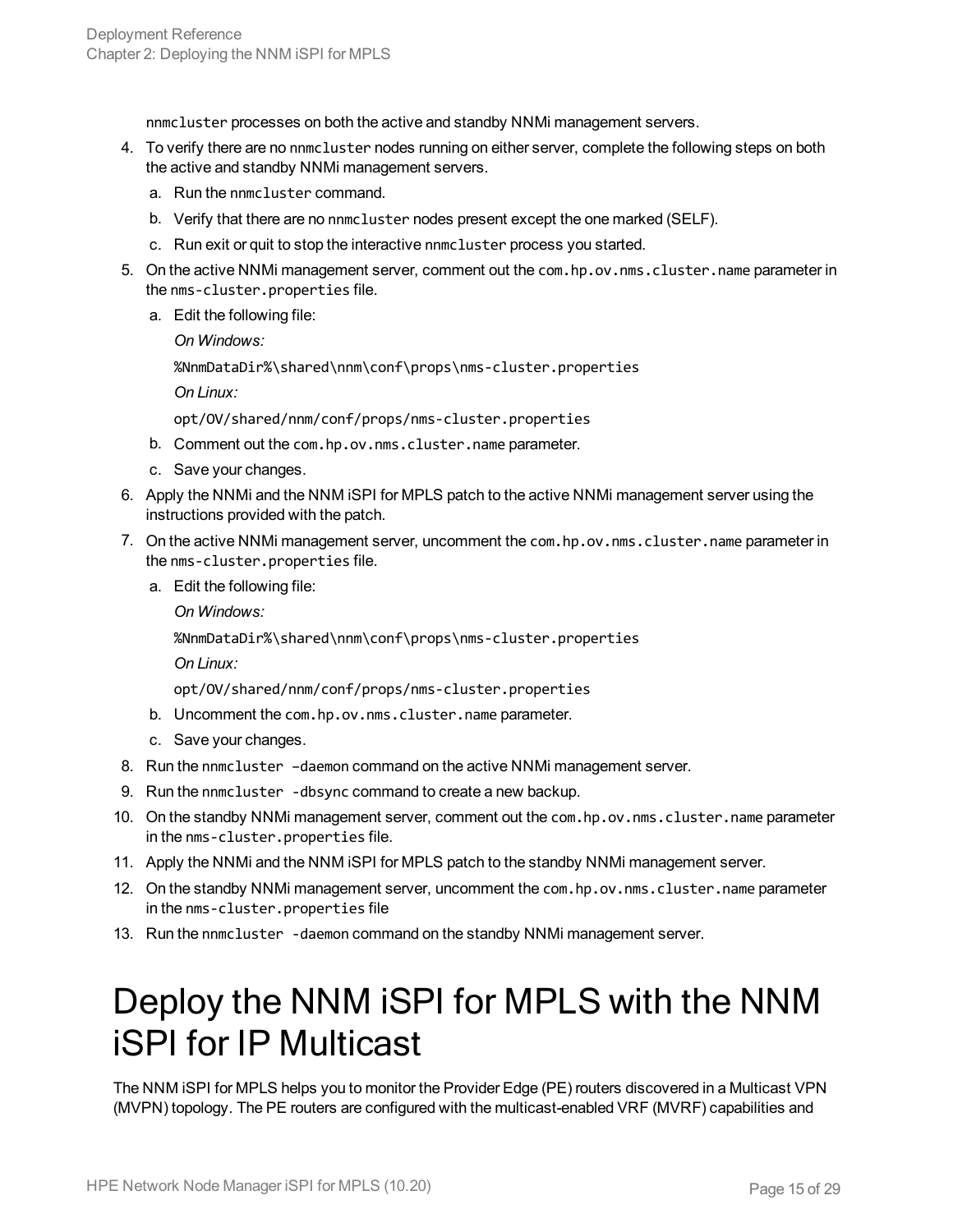use the multicast services to transmit data.

The iSPI for IP Multicast helps you to monitor the multicast services in the network. If the multicast services are used over an MPLS cloud, the integration of the NNM iSPI for MPLS and NNM IP Multicast provides the collaborative monitoring of MVPN topology.

Navigate from the NNM iSPI for MPLS to the NNM iSPI for IP Multicast to view the multicast tree used by multicast traffic in the core network (cloud between the PE routers). The multicast tree shows the default and data Multicast Distribution Tree (MDTs). For more information, *see NNM iSPI for MPLS Online Help, Overview of the Multicast VPN (MVPN) and MPLS view.*

For more information about launching the MPLS views, see NNM IP Multicast View from the *NNM iSPI for MPLS Online Help*.

To deploy the NNM iSPI for MPLS with the (HPE) iSPI for IP Multicast, follow the steps:

- 1. Install NNMi.
- 2. Install the NNM iSPI for MPLS.
- 3. Install the NNM iSPI for IP Multicast.

<span id="page-15-0"></span>There is no order to deploy the iSPIs (NNM iSPI for MPLS or NNM iSPI for IP Multicast) on a management server.

## Deploy the NNM iSPI for MPLS with the NNM iSPI Performance for Quality Assurance

The NNM iSPI for MPLS helps you to monitor the VRFs available on the network. The iSPI Performance for Quality Assurance measures the network traffic performance by configuring various tests on the VRFs. After installing the iSPI Performance for Quality Assurance, the NNM iSPI for MPLS uses the QA performance capabilities. You can view the tests configured for the selected VRF by navigating to the VRF form.

The integration of the NNM iSPI for MPLS and NNM iSPI Performance for QA enables you to do the following:

- View the tests configured on VRFs. Troubleshoot the connectivity for the selected VRFs on basis of the configured tests. For example, finding the quality of connectivity for the multiple sites.
- Troubleshoot the PE-PE, PE-CE, CE-CE connectivity.
- Generate the reports based on the QA metrics. For example, find out the delay for data packet to reach the destination or the packet loss.

For more information, see *Help for iSPI Performance for QA.*

<span id="page-15-1"></span>You must deploy NNM iSPI Performance for QA and NNM iSPI for MPLS on the same NNMi management server.

## Deploying the NNM iSPI for MPLS with Route Analytics Management System

HPE Route Analytics Management System (RAMS) integrates with NNMi to provide the routing protocol path for the layer 3 topology. You can use the RAMS features and functionality to monitor the L3 VPNs that uses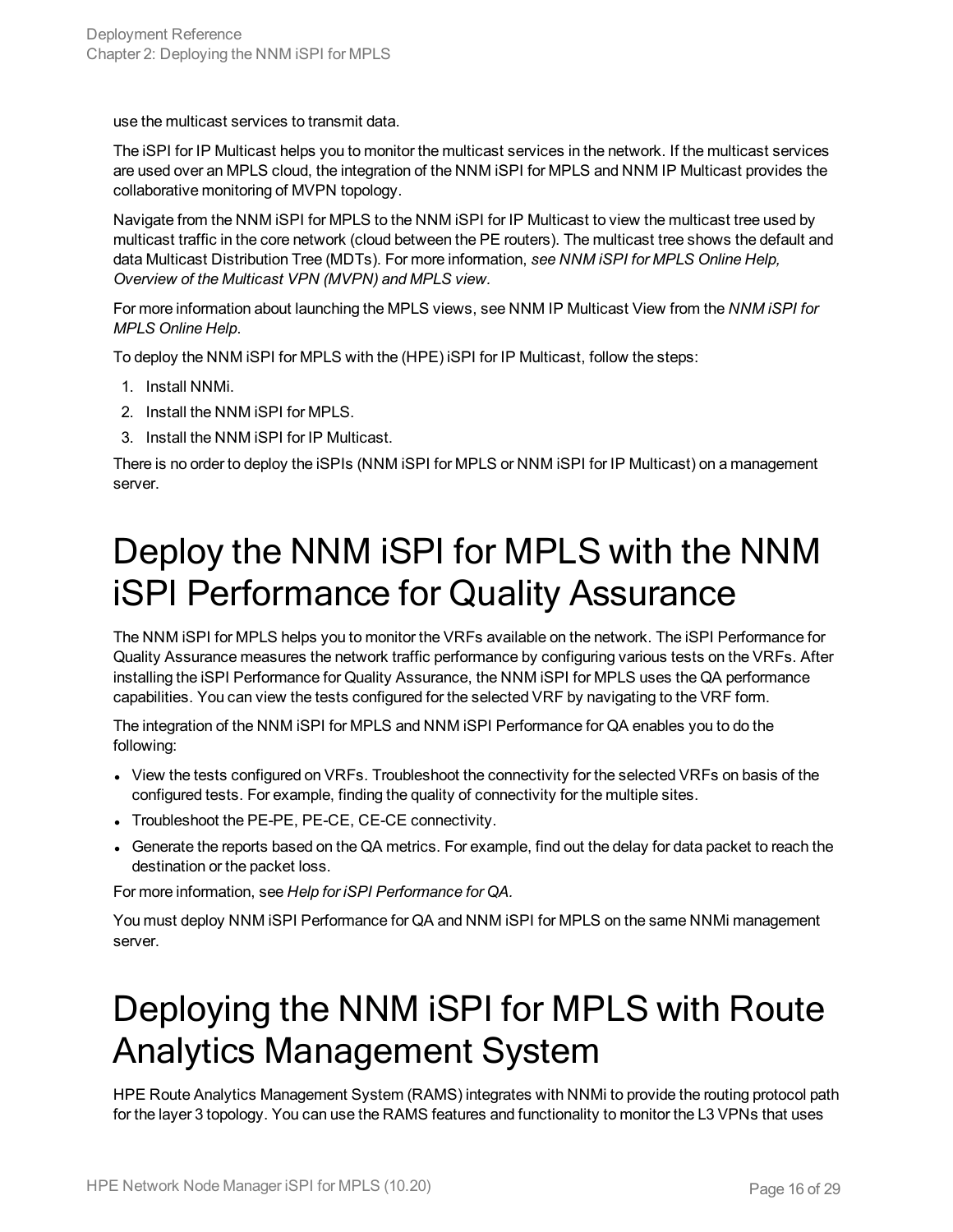the mBGP protocol. In addition, you can use the RAMS capabilities to draw the MPLS path within MPLS cloud. After the integration with RAMS, you can monitor and view the SNMP traps from the RAMS appliance in the **RAMS** tab. The RAMS tab appears in the **L3 VPN** form. After RAMS is installed, you can push VPN name and RT list to RAMS system by using the nmsmplsvpnandrtlist.ovpl tool. For more information, see *NNM iSPI for MPLSOnline Help and NNM iSPI for MPLS Reference Pages.*

# <span id="page-16-0"></span>Deploy the NNM iSPI for MPLS in Global Network Management Environment

You can deploy the NNM iSPI for MPLS in a Global Network Management (GNM) environment. The NNM iSPI for MPLS uses the capabilities of NNMi Global Network Manager (NNMi GNM) and provides a centralized view to monitor the multiple sites. The NNM iSPI for MPLS allows you to configure the Regional Manager connections by using the MPLS Configuration workspace. After the connection is established, view and monitor the MPLS nodes from the NNM iSPI for MPLS inventory (GNM). For more information about how to configure the NNM iSPI for MPLS regional managers, see the *iSPI for MPLS Online Help.*

You can deploy NNMi and NNM iSPI for MPLS in a GNM environment for the following scenarios:

- Both NNMi and NNM iSPI for MPLS are configured on the Global Network Manager server and Regional Manager management servers.
- NNMi is configured on the Global Network Manager server and NNMi and NNM iSPI for MPLS are configured on the Regional Manager management servers.
- <span id="page-16-1"></span>• Both NNMi and NNM iSPI for MPLS are configured on the Global Network Manager server and NNMi is configured on the Regional Manager management server.

### Deploying NNMi and NNM iSPI for MPLS on the Global Network Manager and Regional Manager Management Server

You can install and configure NNMi and the NNM iSPI for MPLS on the Global Network Manager and Regional Managers. For information about the configuration steps, see *NNMi and NNM iSPI for MPLS Online Help.*

The following figure represents a deployment scenario, where NNMi and NNM iSPI for MPLS are configured on the Global Network Manager (G1) and Regional Managers (R1, R2, and R3):

In this deployment scenario, all the Regional Managers (R1, R2, and R3) send the MPLS information to the Global Network Manager (G1). You can view the following information from G1: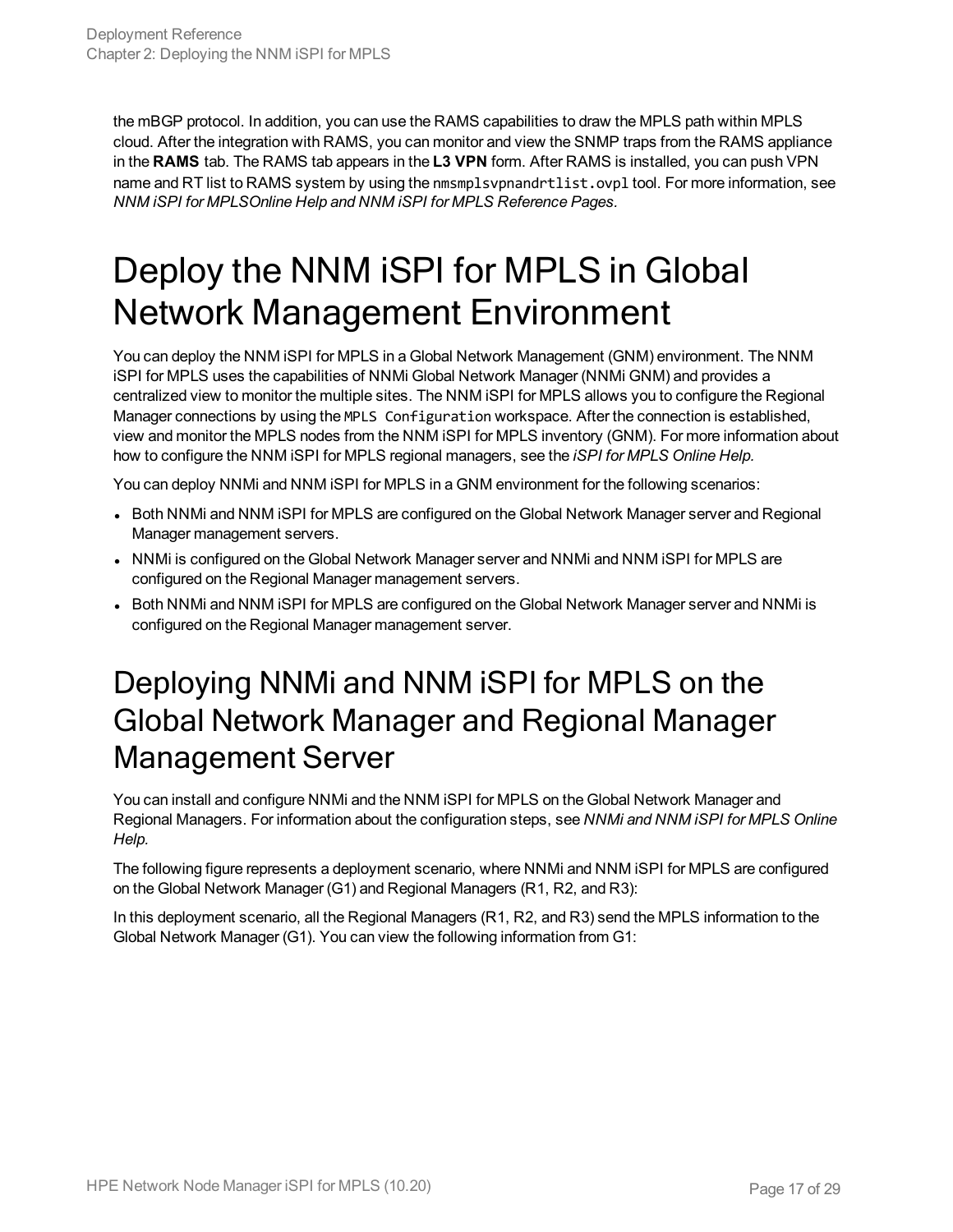

- Consolidated MPLS topology is available. The regional managers send the information about the MPLS objects such as VRFs, TE Tunnels, VC LSPs, and MVRFs to the Global Network Manager (G1). The GNM uses the MPLS object related information from the regional managers to regroup and form the L3 VPNs, L2VPNs, MVPNs, and PseudoWire VCs in the network. In the G1 inventory, the status is recalculated for the MPLS objects. In addition, the incidents are also generated for the MPLS topology in the GNM (G1). The incidents are not forwarded from the regional managers to GNM (G1) as the MPLS topology is derived again in the G1. The incidents are only generated for the MPLS objects available in the G1 inventory.
- Consolidated L3\_VPN\_VRF report is available. Other MPLS reports are available only for the local MPLS nodes in the G1.

**Note:** This is possible only after integrating with NNM iSPI Performance for Metrics.

### <span id="page-17-0"></span>Deploying NNMi on the Global Network Manager and NNMi and NNM iSPI for MPLS on the Regional Manager Management Server

You can install and configure NNMi on the Global Network Manager and both NNMi and NNM iSPI for MPLS on the Regional Managers. For information about the configuration steps, see the *NNMi and NNM iSPI for MPLS Online Help.*

The following figure represents a deployment scenario, where NNMi is configured on the Global Network Manager (G1). NNMi and the iSPI for MPLS are configured on the Regional Managers (R1, R2, and R3):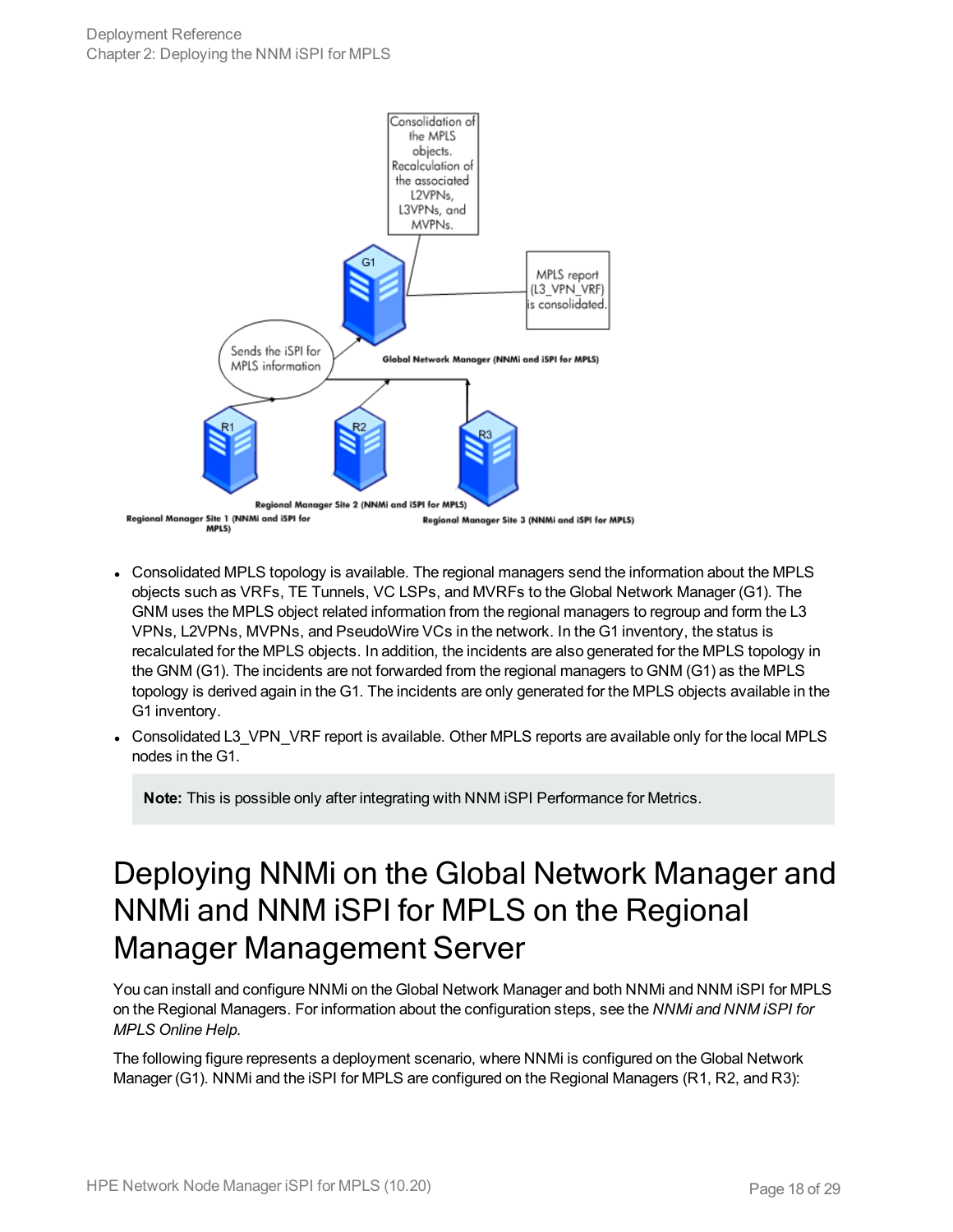

In this deployment scenario, all the Regional Managers (R1, R2, and R3) discover the MPLS nodes and objects such as VRFs, TE Tunnels, VC LSPs, and MVRFs. The NNM iSPI for MPLS is not available on G1 so there is no communication established between G1 and regional managers for the NNM iSPI for MPLS. Thus, the MPLS nodes and objects from the Regional Managers are not available in the G1 inventory. In addition, no aggregated MPLS reports are available in the MPLS (GNM) inventory.

### <span id="page-18-0"></span>Deploying NNMi and NNM iSPI for MPLS on the Global Network Manager and NNMi on the Regional Manager Management Server

You can install and configure NNMi and the NNM iSPI for MPLS on the Global Network Manager and only NNMi on the Regional Managers. For information about the configuration steps, see in the *NNMi and NNM iSPI for MPLS Online Help.*The following figure represents a deployment scenario, where NNMi and NNM iSPI for MPLS is configured on the Global Network Manager (G1) and NNMi on the Regional Managers (R1, R2, and R3):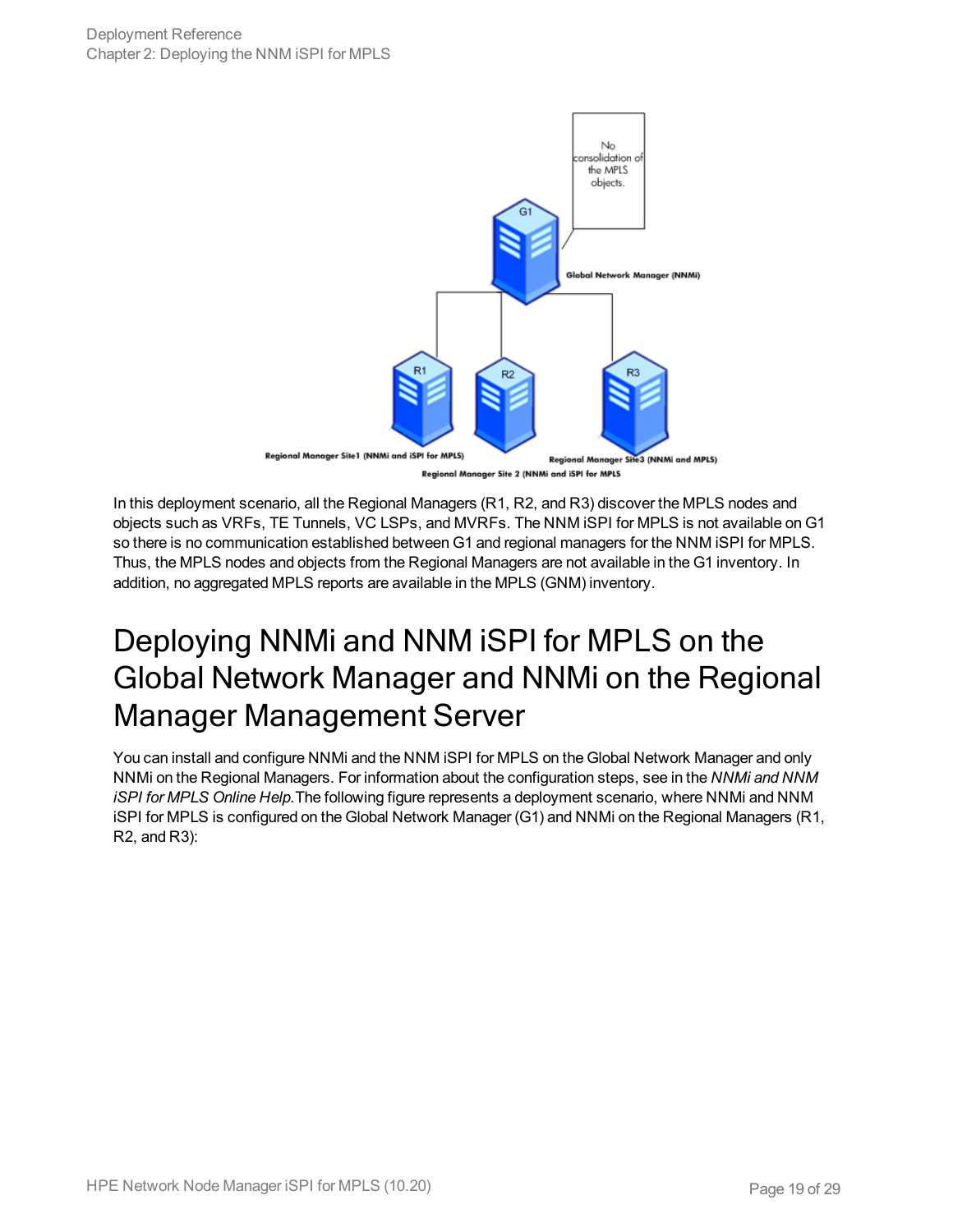

<span id="page-19-0"></span>In this deployment scenario, only the locally managed MPLS nodes and objects such as L3 VPNs, L2VPNs, MVPNs, and PseudoWire VCs are available in the MPLS inventory (G1).

### Deploying the Regional Manager in the Application Failover Environment

When the NNM iSPI for MPLS Regional Manager is in the Application failover environment, use the **ORDER** parameter to decide the priority to establish the connection.

To use the regional manager in an application failover environment, follow these steps:

- 1. Configure the Regional Manager connection using MPLS configuration workspace.
- 2. Add the two regional manager connections and provide the two hostnames.
- 3. Use the **ORDER** parameter to give different values to the two regional managers.

Whenever there is an application fail-over available on the regional manager, the GNM will always use the lowest order value to establish the next connection.

You can configure the regional manager in the application failover environment by using the steps documented in the *NNMi Deployment Reference.*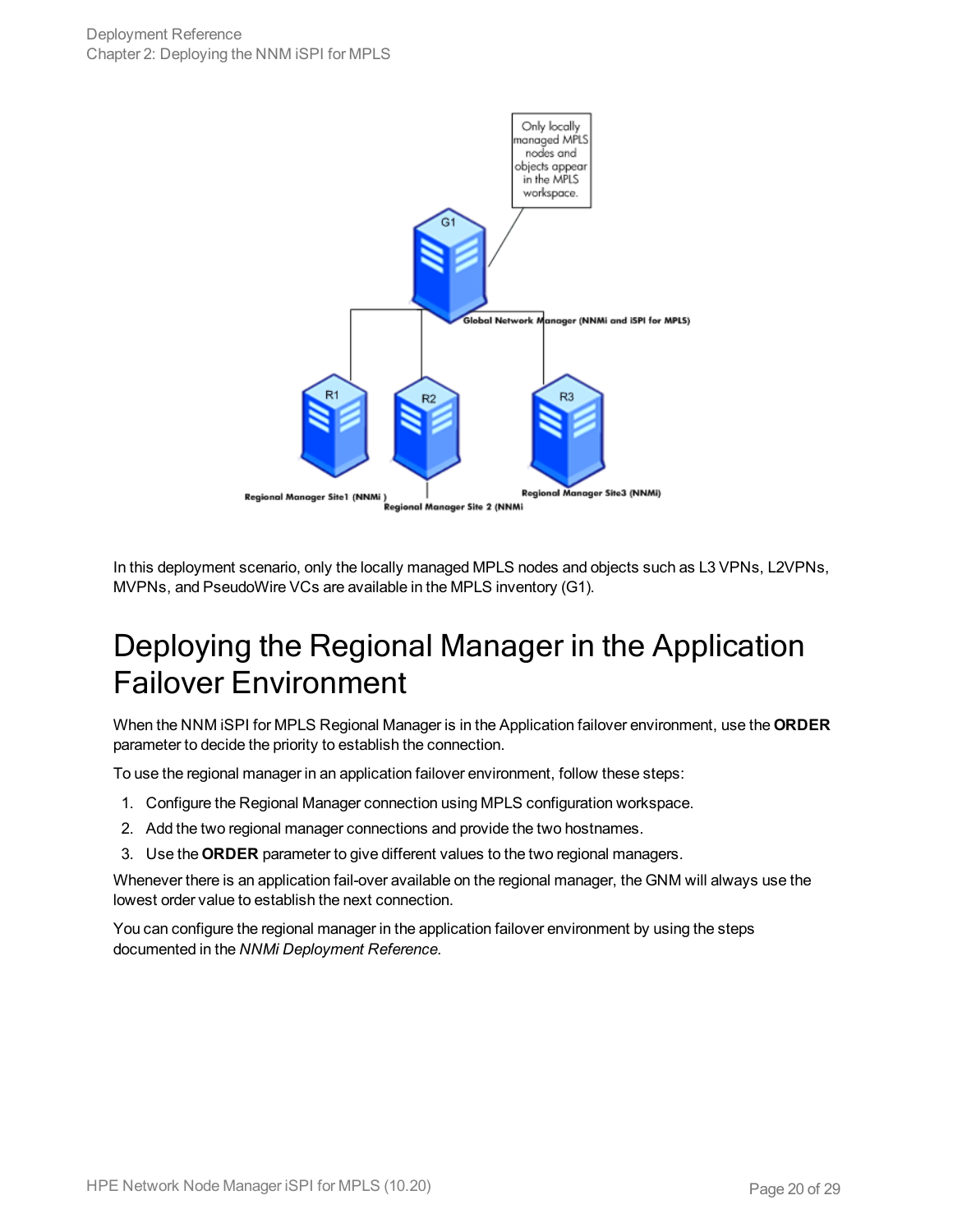# <span id="page-20-0"></span>Chapter 3: Installing the NNM iSPI for MPLS in an HA Cluster

You can install NNMi and NNM iSPI for MPLS in a High Availability (HA) environment to achieve redundancy in your monitoring setup. The prerequisites to configure the NNM iSPI for MPLS in an HA environment is similar to NNMi. For information, see *NNMi Deployment Reference .*

# <span id="page-20-1"></span>Installing the NNM iSPI for MPLS

You can configure the NNM iSPI for MPLS for the following scenarios:

Install NNMi and the NNM iSPI for MPLS in your environment before configuring NNMi to run under HA. See ["Configuring](#page-20-2) an HA Cluster on a Set of Systems with NNMi and iSPI for MPLS" below.

Install and configure the NNM iSPI for MPLS in an existing NNMi HA cluster environment. See ["Installing](#page-22-0) the NNM iSPI for MPLS in an Existing NNMi HA Cluster [Environment"](#page-22-0) on page 23.

**Note:** To configure PKI authentication on the NNM iSPI for MPLS in an HA cluster, you must perform all the required changes on both, primary and secondary node. For information on required changes, see "Configuring Access with Public Key Infrastructure [Authentication"](#page-9-1) on page 10.

### <span id="page-20-2"></span>Configuring an HA Cluster on a Set of Systems with NNMi and iSPI for MPLS

If you have NNMi and the NNM iSPI for MPLS installed on at least two systems, you can create an HA cluster and configure NNMi and the iSPI for MPLS to run under HA.

You can configure NNMi and NNM iSPI for MPLS on the primary node and secondary node in an HA environment. For more information on how to install NNMi in an HA environment, see *NNMi Deployment Reference*.

#### <span id="page-20-3"></span>Configure the NNM iSPI for MPLS on the Primary Node

To configure the NNM iSPI for MPLS on the primary node, follow these steps:

- 1. Install NNMi and NNM iSPI for MPLS on each system. See the *NNMi Installation Guide* and the *NNM iSPI for MPLS Installation* guide for more information.
- 2. Configure the HA software on the systems and configure NNMi to run under HA. See the *NNMi Deployment Reference* for information on configuring NNMi to run under HA. Do not start the resource group while configuring NNMi to run under the HA (do not run the nnmhastartrg.ovpl command).
- 3. Configure the NNM iSPI for MPLS on the primary (active) node: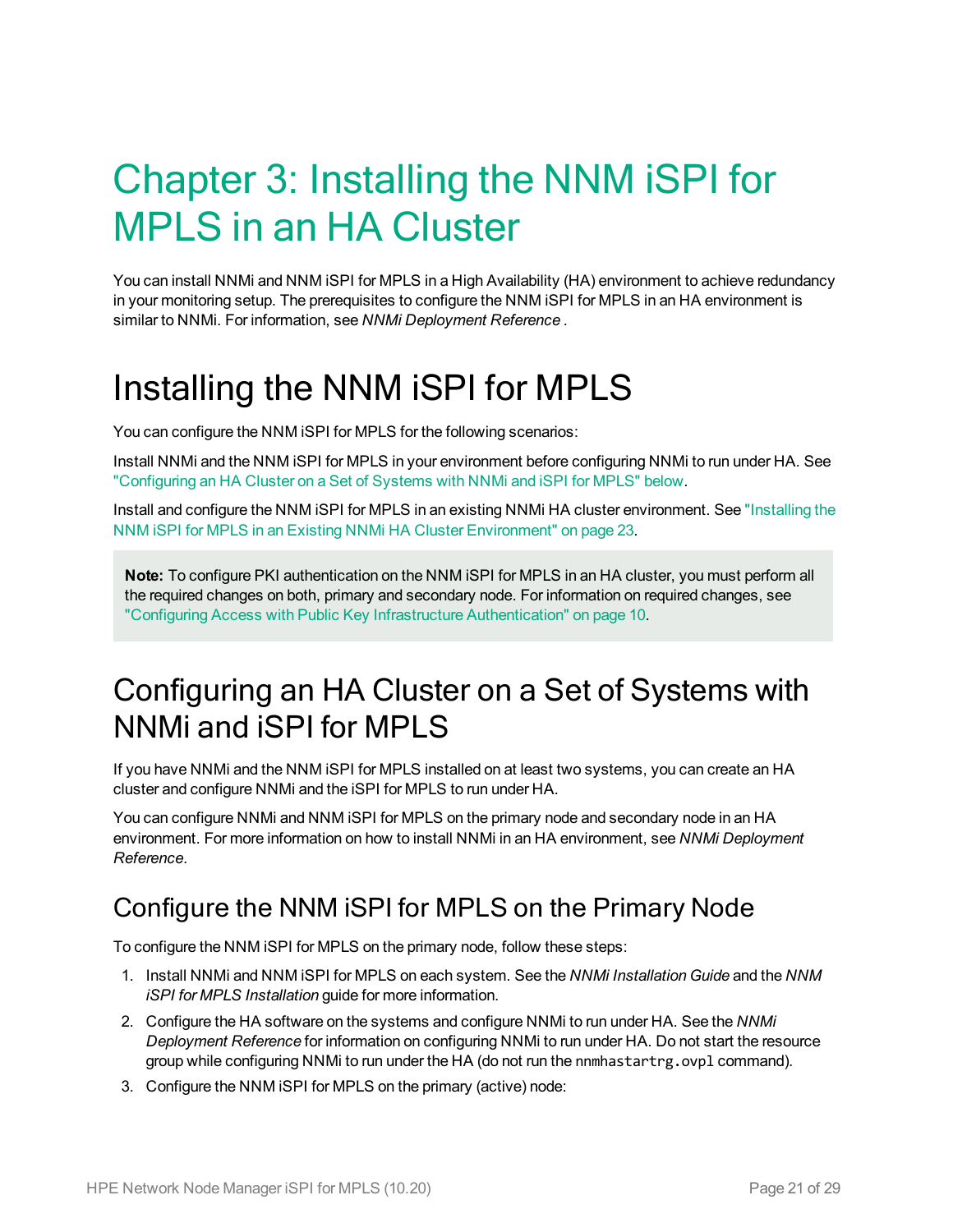a. Run the following command to find the virtual hostname:

nnmofficialfqdn.ovpl

b. Modify the following files from the file from the *\$NnmdataDir*/shared/mpls/conf or *%NnmdataDir%*\shared\mpls\conf to replace the host name with the virtual FQDN for the following parameters:

| <b>File Name</b>        | Variable Name                          |
|-------------------------|----------------------------------------|
| nms-mpls.jvm.properties | -Dnmsas.server.security.keystore.alias |
| nnm.extended.properties | com.hp.ov.nms.spi.mpls.Nnm.hostname    |
| nnm.extended.properties | com.hp.ov.nms.spi.mpls.spi.hostname    |

- c. Modify the server.properties file from the %nnminstalldir%\mpls\server\ or /opt/OV/mpls/server/ directory to reflect the Virtual FQDN of the NNMi management server for the com.hp.ov.nms.fqdn parameter.
- d. Modify the login-config.xml file from the %nnminstalldir%\mpls\server\conf or /opt/OV/mpls/server/conf directory to reflect the virtual FQDN of the NNMi management server (for the module-option element).
- e. Run the following command to start the NNMi HA resource group:

*For Windows:*

%NnmInstallDir%\misc\nnm\ha\nnmhastartrg.ovpl NNM <resource\_group>

*For Linux*:

/opt/OV/misc/nnm/ha/nnmhastartrg.ovpl NNM <resource\_group>

For more information, see *NNMi Deployment Reference* guide.

The NNM iSPI for MPLS and NNMi must start after this step. If NNMi or the NNM iSPI for MPLS does not start, see *Troubleshooting the HA Configuration* from *NNMi Deployment Reference*.

f. Run the following command to configure the NNM iSPI for MPLS to run under the HA cluster: *For Windows:*

%NnmInstallDir%\misc\nnm\ha\nnmhaconfigure.ovpl NNM -addon MPLS *For Linux:*

<span id="page-21-0"></span>/opt/OV/misc/nnm/ha/nnmhaconfigure.ovpl NNM -addon MPLS

- 4. Configure the NNM iSPI for MPLS on the secondary (passive) node:
	- a. Install NNMi with NNM iSPI for MPLS on the secondary node. Make sure the secondary node has a separate Fully Qualified Domain Names (FQDN) during the installation. See the *NNMi Installation Guide* and the *HPE Network Node Manager iSPI Performance for MPLS Software Installation* guide for more information.
	- b. Run the following command to find the virtual hostname:

nnmofficialfqdn.ovpl

c. Modify the following files in the *\$NnmdataDir*/shared/mpls/conf or *%NnmdataDir%*\shared\mpls\conf to replace the host name with the virtual FQDN for the following parameters: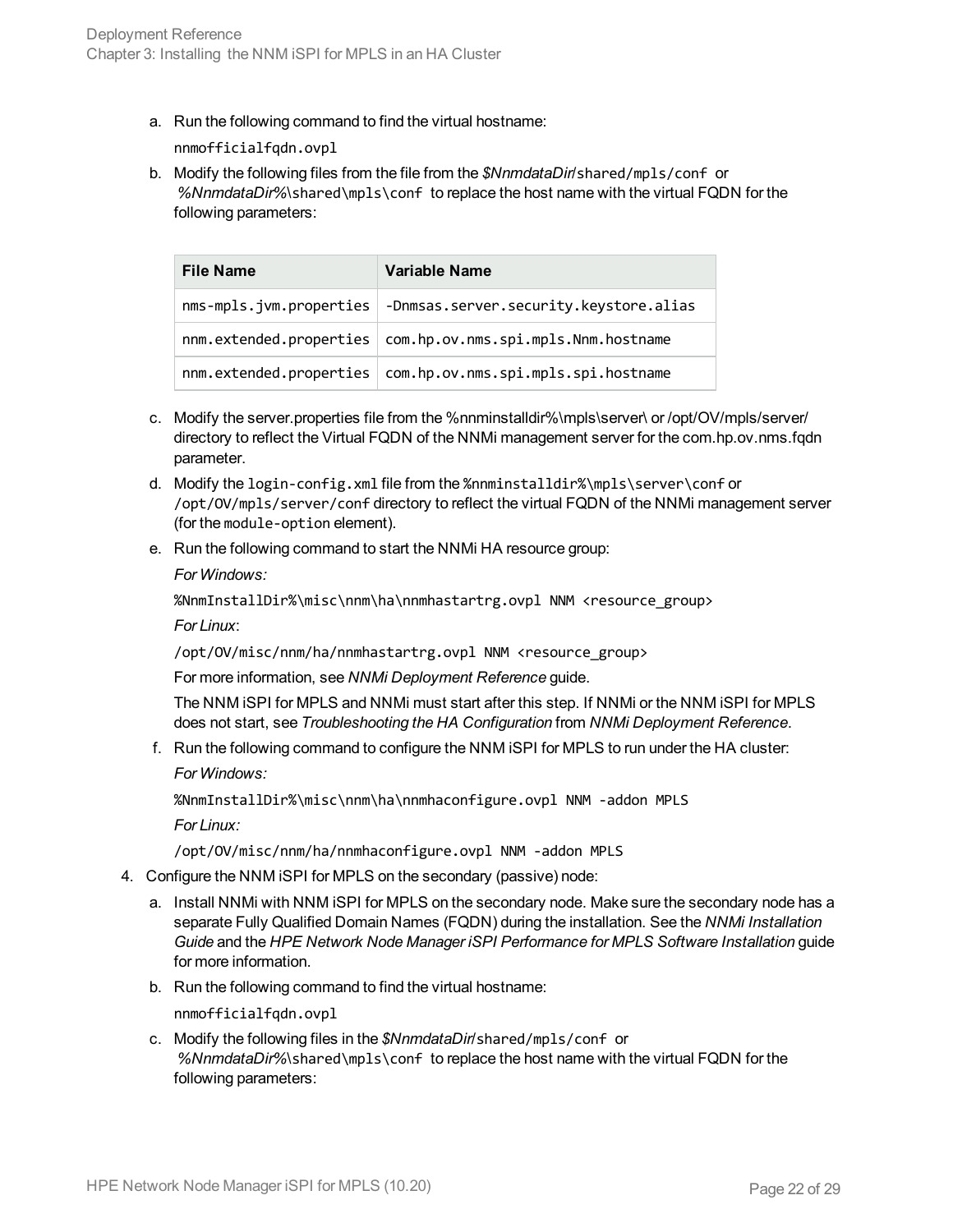| <b>File Name</b>        | Variable Name                                                 |
|-------------------------|---------------------------------------------------------------|
| nms-mpls.jvm.properties | -Dnmsas.server.security.keystore.alias                        |
|                         | nnm.extended.properties   com.hp.ov.nms.spi.mpls.Nnm.hostname |
| nnm.extended.properties | com.hp.ov.nms.spi.mpls.spi.hostname                           |

- d. Modify the server.properties file from the %nnminstalldir%\mpls\server\ or /opt/OV/mpls/server/ directory to reflect the Virtual FQDN of the NNMi management server for the com.hp.ov.nms.fqdn parameter.
- e. Modify the login-config.xml file from the %nnminstalldir%\mpls\server\conf or /opt/OV/mpls/server/conf directory to reflect the virtual FQDN of the NNMi management server (for the module-option element).
- f. Run the following commands to configure the NNM iSPI for MPLS on the secondary node to run under the HA cluster:

For Windows:

*%NnmInstallDir%*\misc\nnm\ha\nnmhaconfigure.ovpl NNM -addon MPLS

For Linux:

/opt/OV/misc/nnm/ha/nnmhaconfigure.ovpl NNM -addon MPLS

<span id="page-22-0"></span>5. Repeat [step 4](#page-21-0) if you have additional passive nodes in the HA cluster.

#### Installing the NNM iSPI for MPLS in an Existing NNMi HA Cluster Environment

You can configure the NNM iSPI for MPLS on the primary node and secondary node in an NNMi HA cluster environment. For more information on how to install NNMi in an HA environment, see *NNMi Deployment Reference* guide.

- <span id="page-22-1"></span>1. Make sure that NNMi is running on the primary server.
- 2. Put the NNMi resource group to the HA maintenance mode by placing the maintenance file under the following directory:

%nnmdatadir%\hacluster\<resource\_group\_name>

\$NnmDataDir/hacluster/<resource\_group\_name>

- 3. Run ovstatus -c ovjboss to make sure that ovjboss is running.
- 4. Install the NNM iSPI for MPLS on the primary (active) node in the cluster, but do *not* start the NNM iSPI for MPLS.
- 5. Modify the following files from the *\$NnmdataDir*/shared/mpls/conf or *%NnmdataDir%*\shared\mpls\conf to replace the host name with the virtual FQDN for the following parameters :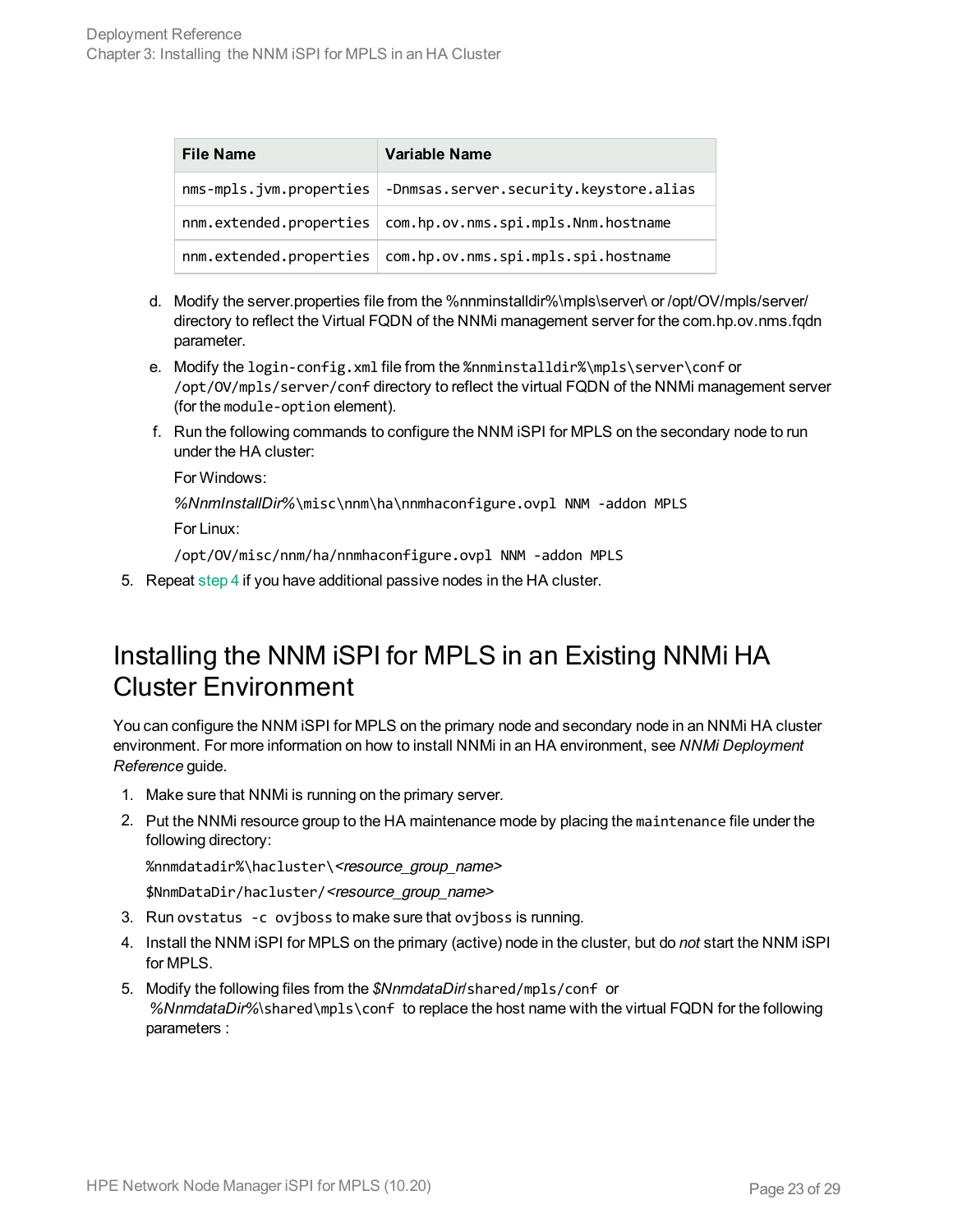| <b>File Name</b>        | Variable Name                                                 |
|-------------------------|---------------------------------------------------------------|
| nms-mpls.jvm.properties | -Dnmsas.server.security.keystore.alias                        |
|                         | nnm.extended.properties   com.hp.ov.nms.spi.mpls.Nnm.hostname |
| nnm.extended.properties | com.hp.ov.nms.spi.mpls.spi.hostname                           |

- 6. Modify the server.properties file from the %nnminstalldir%\mpls\server\ or /opt/OV/mpls/server/ directory to reflect the Virtual FQDN of the NNMi management server for the com.hp.ov.nms.fqdn parameter.
- 7. Modify the login-config.xml file from the %nnminstalldir%\mpls\server\conf or /opt/OV/mpls/server/conf directory to reflect the virtual FQDN of the NNMi management server (for the module-option element).
- 8. If you have modified any of the following folders or files, replicate them on each cluster member.

*For Linux:*

/opt/OV/mpls/server/conf/

/var/opt/OV/shared/mpls/conf/

/opt/OV/mpls/server/deploy/jboss-logging.xml

/var/opt/OV/nmsas/mpls/conf/nms-auth-config.xml

/var/opt/OV/nmsas/mpls/server.properties

/opt/OV/mpls/server/server.properties

*For Windows:*

%NnmInstallDir%\mpls\server\conf\

%NnmDataDir%\shared\mpls\conf\

%NnmInstallDir%\mpls\server\deploy\jboss-logging.xml

%NnmDataDir%\nmsas\mpls\conf\nms-auth-config.xml

%NnmDataDir%\nmsas\mpls\server.properties

%NnmInstallDir%\mpls\server\server.properties

**Note:** Make sure the .keyFile created after adding the NON SNMP credentials on active or passive servers under /var/opt/OV/shared/mpls/conf/ or %NnmDataDir%\shared\mpls\conf is copied to all the passive servers.

- 9. Remove the maintenance file that you added in [step 2](#page-22-1)
- 10. Initiate a failover to a secondary (passive) node in the cluster where you want to install the NNM iSPI for MPLS. Make sure that NNMi fails over and runs on the secondary server successfully.
- <span id="page-23-0"></span>11. On this system, follow these steps:
	- a. Put the NNMi resource group to the HA maintenance mode by placing the maintenance file under the following directory:

%nnmdatadir%\hacluster\<resource\_group\_name>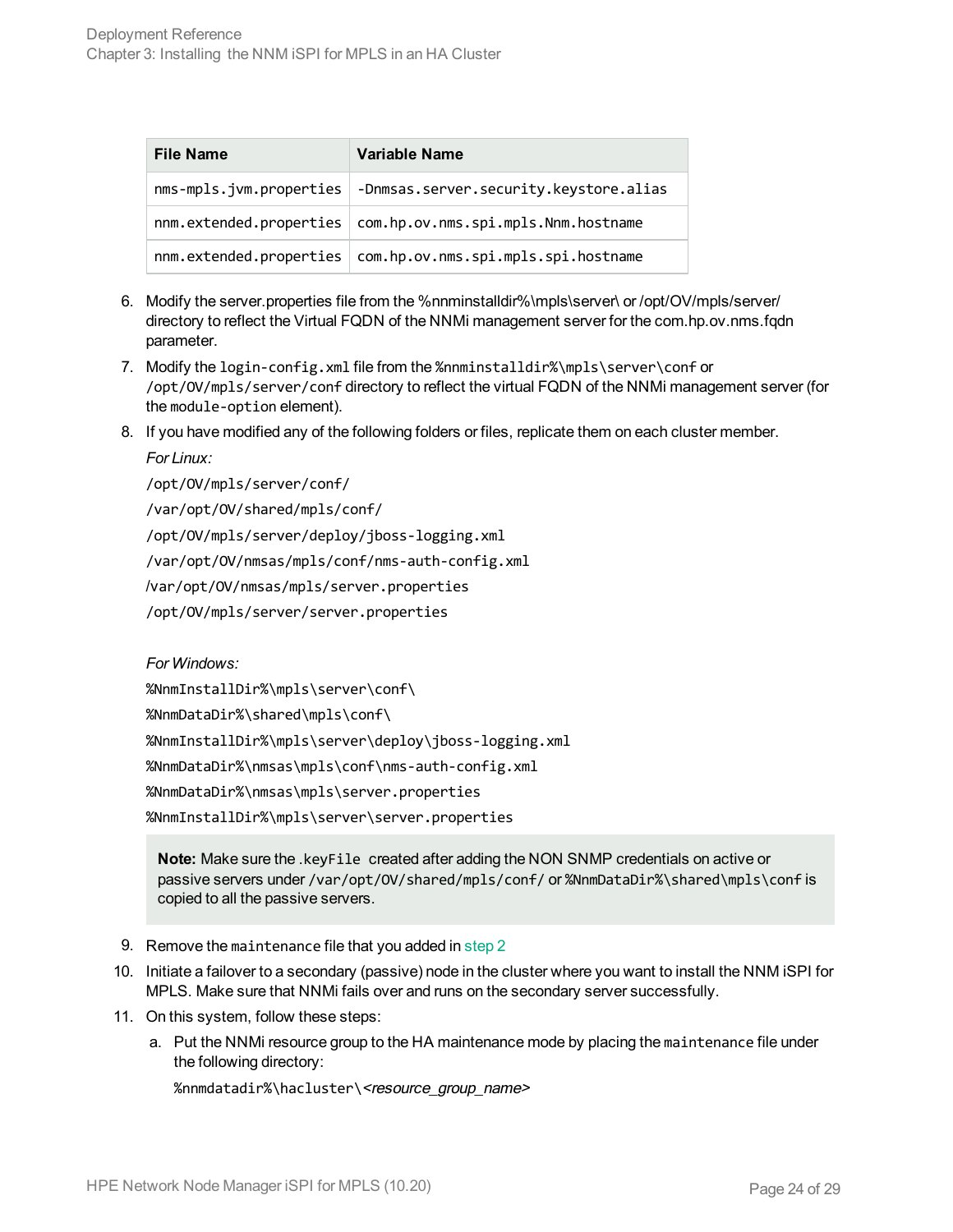\$NnmDataDir/hacluster/<resource group name>

- b. Run ovstatus -c oviboss to make sure that oviboss is running.
- c. Install the NNM iSPI for MPLS on this server., but do *not* start the iSPI.

**Note:** The NNM iSPI for MPLS displays two error messages: create db user and create DB. Ignore these errors and continue with the installation.

d. Modify the following files in the file from the /var/opt/OV/shared/mpls/conf or *%NnmdataDir%*\shared\mpls\conf to replace the host name with the virtual FQDN for the following parameters :

| <b>File Name</b>        | Variable Name                                                    |
|-------------------------|------------------------------------------------------------------|
|                         | nms-mpls.jvm.properties   -Dnmsas.server.security.keystore.alias |
|                         | nnm.extended.properties   com.hp.ov.nms.spi.mpls.Nnm.hostname    |
| nnm.extended.properties | com.hp.ov.nms.spi.mpls.spi.hostname                              |

- e. Modify the server.properties file from the %nnminstalldir%\mpls\server\ or /opt/OV/mpls/server/ directory to reflect the Virtual FQDN of the NNMi management server for the com.hp.ov.nms.fqdn parameter.
- f. Modify the login-config.xml file from the %nnminstalldir%\mpls\server\conf or /opt/OV/mpls/server/conf directory to reflect the virtual FQDN of the NNMi management server (for the module-option element).
- g. If you have modified any of the following folders or files, replicate them on each cluster member. *For Linux:*

/opt/OV/mpls/server/conf/

/var/opt/OV/shared/mpls/conf/ /opt/OV/mpls/server/deploy/jboss-logging.xml /var/opt/OV/nmsas/mpls/conf/nms-auth-config.xml /var/opt/OV/nmsas/mpls/server.properties /opt/OV/mpls/server/server.properties

*For Windows:*

%NnmInstallDir%\mpls\server\conf\ %NnmDataDir%\shared\mpls\conf\ %NnmInstallDir%\mpls\server\deploy\jboss-logging.xml %NnmDataDir%\nmsas\mpls\conf\nms-auth-config.xml %NnmDataDir%\nmsas\mpls\server.properties %NnmInstallDir%\mpls\server\server.properties

**Note:** Make sure the .keyFile created after adding the NON SNMP credentials on active or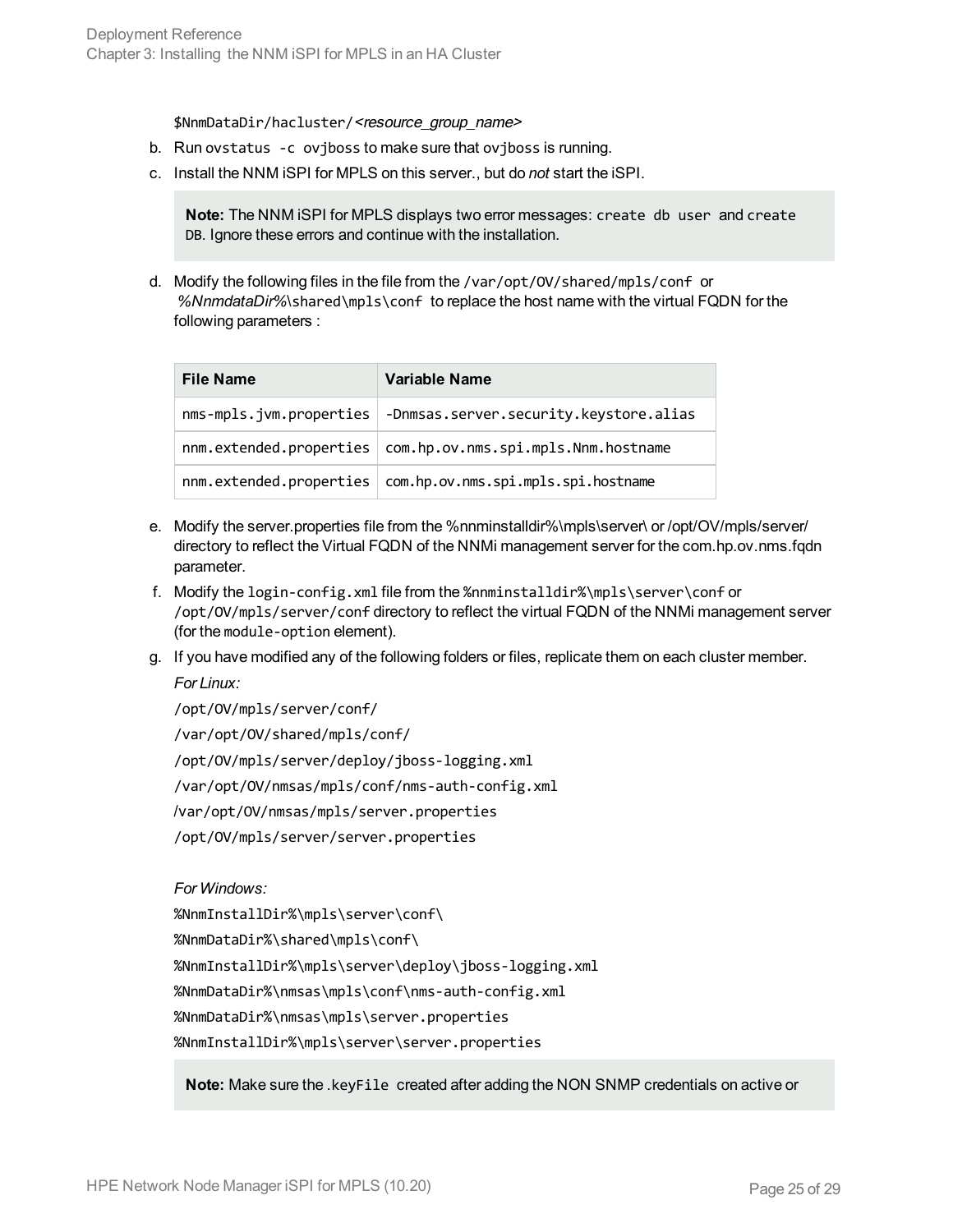passive servers under /var/opt/OV/shared/mpls/conf/ or %NnmDataDir%\shared\mpls\conf is copied to all the passive servers.

<span id="page-25-1"></span>h. Remove the maintenance file that you added in [step a.](#page-23-0)

- 12. If you have multiple nodes in the cluster, fail over to another passive server, and then repeat [step a](#page-23-0) through [step h](#page-25-1).
- 13. You must fail over to the server that was active when you started with this procedure.
- 14. Run the following command on the active server first, and then on all passive servers: *For Windows:*

%NnmInstallDir%\misc\nnm\ha\nnmhaconfigure.ovpl NNM -addon MPLS

*For Linux:*

/opt/OV/misc/nnm/ha/nnmhaconfigure.ovpl NNM -addon MPLS

15. Verify that the NNM iSPI for MPLS is successfully registered by running the following command: *On Windows:*

%nnminstalldir%\misc\nnm\ha\nnmhaclusterinfo.ovpl –config NNM –get NNM\_ADD\_ON\_ PRODUCTS

*On Linux:*

<span id="page-25-0"></span>/opt/OV/misc/nnm/ha/nnmhaclusterinfo.ovpl –config NNM –get NNM\_ADD\_ON\_PRODUCTS

## Patching the NNM iSPI for MPLS in an HA **Cluster**

If you have already configured NNMi and the NNM iSPI for MPLS to work in an HA cluster, you must follow this section to apply necessary patches (for both NNMi and the NNM iSPI for MPLS).

To apply patches for NNMi and NNM iSPI for MPLS, follow these steps:

1. Determine which node in the HA cluster is active:

*Windows:*

%NnmInstallDir%\misc\nnm\ha\nnmhaclusterinfo.ovpl

-group <resource\_group> -activeNode

*Linux:*

/opt/OV/misc/nnm/ha/nnmhaclusterinfo.ovpl

-group <resource\_group> -activeNode

2. On the active node, put the NNMi HA resource group into maintenance mode by creating the following files:

*Windows:*

%NnmDataDir%\hacluster\<resource\_group>\maintenance

%NnmDataDir%\hacluster\<resource\_group>\maint\_NNM

*Linux:*

/var/opt/OV/hacluster/<resource\_group>/maintenance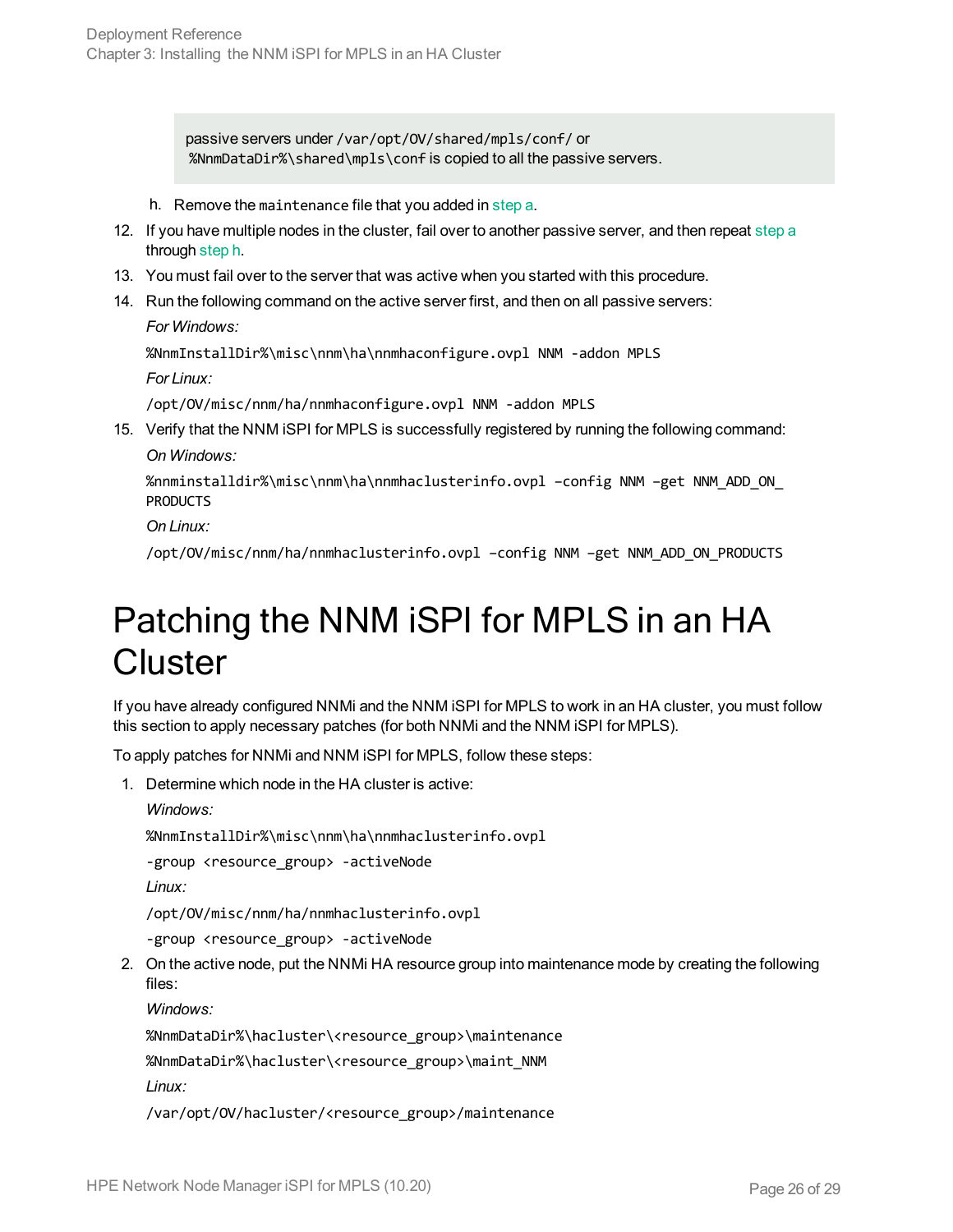/var/opt/OV/hacluster/<resource\_group>/maint\_NNM Include the NORESTART keyword in both these files.

3. On all passive nodes, put the NNMi HA resource group into maintenance mode by creating the following files:

*Windows:*

%NnmDataDir%\hacluster\<resource\_group>\maintenance

%NnmDataDir%\hacluster\<resource\_group>\maint\_NNM

*Linux:*

/var/opt/OV/hacluster/<resource\_group>/maintenance

/var/opt/OV/hacluster/<resource\_group>/maint\_NNM

Include the NORESTART keyword in both these files.

- 4. On the active node, follow these steps:
	- a. Stop NNMi:

ovstop -c

- b. Back up the shared disk by performing a disk copy.
- c. Use the nnmbackup.ovpl command or another database command to backup all NNMi data. For example

```
nnmbackup.ovpl -type offline -scope all -target nnmi_backups
```
For more information about this command, see *NNMi Backup and Restore Tools*section in the *NNMi Deployment Reference*.

- d. Apply the appropriate NNMi and NNM iSPI patches to the system.
- e. Start NNMi:
	- ovstart -c
- f. Verify that NNMi started correctly:

```
ovstatus -c
```
All NNMi services should show the state RUNNING.

- 5. On each passive node, apply the appropriate patches to the system.
- 6. On all passive nodes, take the NNMi HA resource group out of maintenance mode by deleting the maintenance file from the nodes.
- <span id="page-26-0"></span>7. On the active node, take the NNMi HA resource group out of maintenance mode by deleting the maintenance file from that node.

## Unconfiguring the NNM iSPI for MPLS in an HA cluster

To unconfigure the NNM iSPI for MPLS in an HA cluster, follow these steps:

1. Determine which node in the HA cluster is active. On any of the HA cluster node, run the following command:

#### *On Windows*

%NnmInstallDir%\misc\nnm\ha\nnmhaclusterinfo.ovpl -group <resource\_group> -activeNode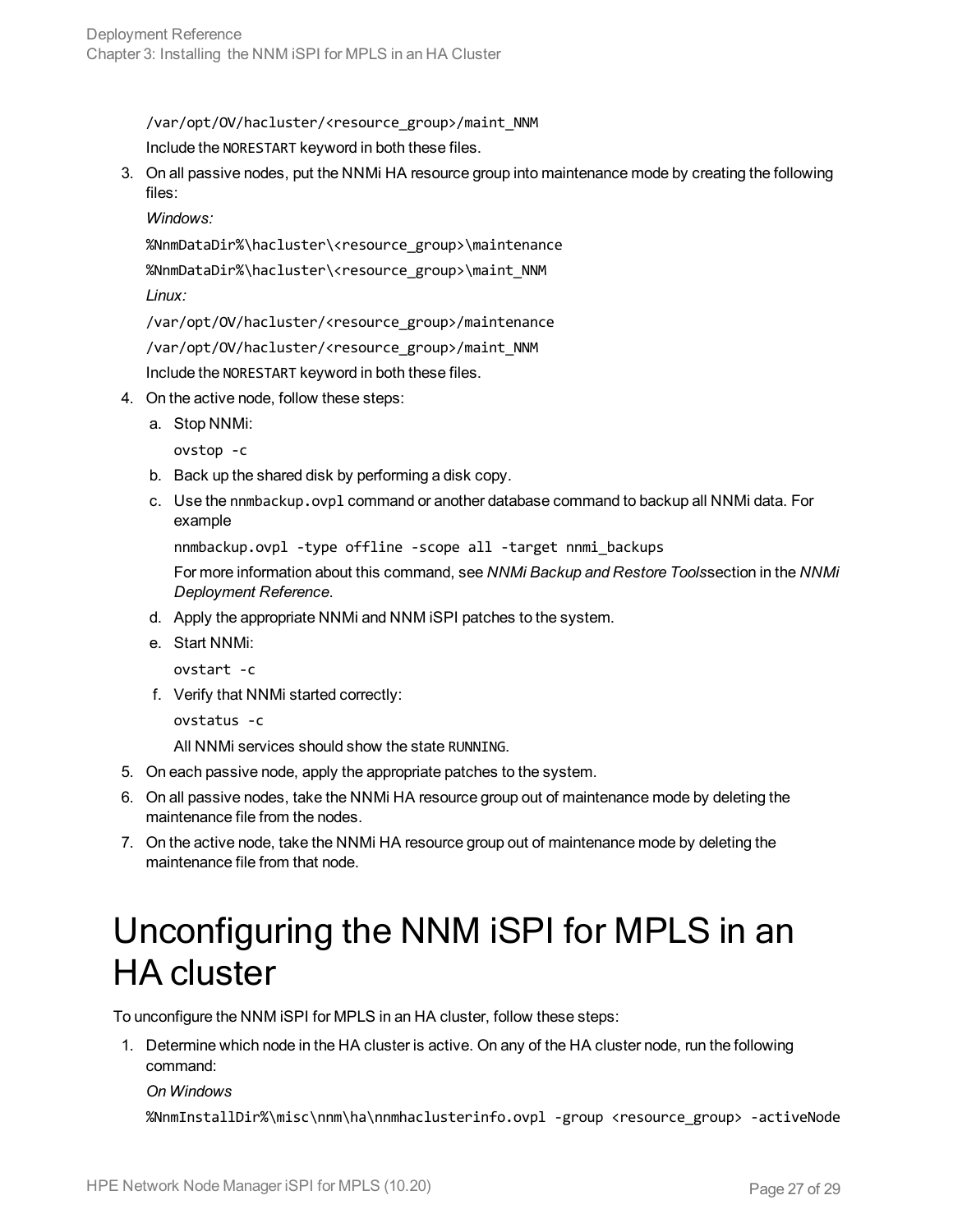#### *On Linux*

<span id="page-27-0"></span>\$NnmInstallDir/misc/nnm/ha/nnmhaclusterinfo.ovpl -group <resource\_group> -activeNode

2. On each passive node, unconfigure the NNM iSPI for MPLS add-on from the HA cluster. To unconfigure, run the following command:

*On Windows*

%NnmInstallDir%\misc\nnm\ha\nnmhaunconfigure.ovpl NNM -addon MPLS

*On Linux*

\$NnmInstallDir/misc/nnm/ha/nnmhaunconfigure.ovpl NNM -addon MPLS

3. Verify that the NNM iSPI for MPLS add-on is unconfigured on all the cluster passive nodes. To verify, run the following command:

*On Windows*

```
%NnmInstallDir%\misc\nnm\ha\nnmhaclusterinfo.ovpl -config NNM -get NNM_ADD_ON_
PRODUCTS
```
*On Linux*

\$NnmInstallDir/misc/nnm/ha/nnmhaclusterinfo.ovpl -config NNM -get NNM\_ADD\_ON\_PRODUCTS

If any passive cluster node with the NNM iSPI for MPLS add-on appears in the output, repeat [step 2](#page-27-0) on that node.

4. You can now unconfigure the NNM iSPI for MPLS from the HA cluster on the active node. To unconfigure, run the following command:

*On Windows*

%NnmInstallDir%\misc\nnm\ha\nnmhaunconfigure.ovpl NNM -addon MPLS

*On Linux*

\$NnmInstallDir/misc/nnm/ha/nnmhaunconfigure.ovpl NNM -addon MPLS

- 5. Make sure that NNMi is running on the active node.
- 6. Verify that ovjboss is running by using the following command:

ovstatus -c ovjboss

- 7. Uninstall the NNM iSPI for MPLS from the active node. For more information see, *Removing the NNM iSPI for MPLS* section in the *Installation Guide*.
- 8. After you uninstall, failover to passive node. Make sure that NNMi fails over and runs on the secondary server successfully.
- 9. Verify that ovjboss is running by using the following command:

ovstatus -c ovjboss

10. Uninstall the NNM iSPI for MPLS from the secondary nodes. For more information see, *Removing the NNM iSPI for MPLS* section in the *Installation Guide*.

**Note:** You can ignore the database related warning messages while uninstalling the NNM iSPI for MPLS.

11. After you uninstall the NNM iSPI for MPLS from the secondary node, failback to primary node.